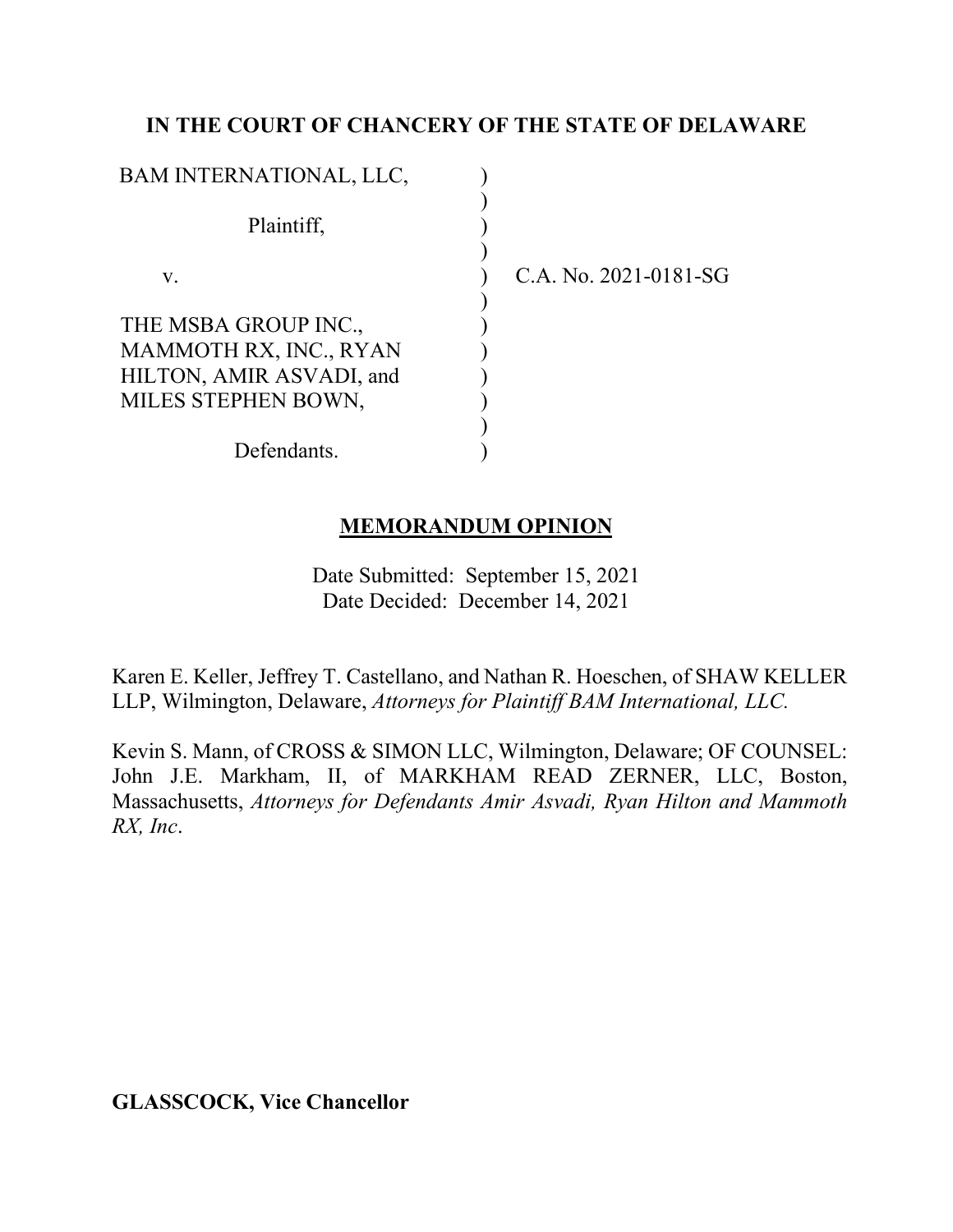This matter involves a complex contractual scheme for delivery of a straightforward product—latex gloves. The contract at issue was meant to safeguard payment for the gloves: to simplify, the Plaintiff, BAM International, LLC, ("BAM" or the "Plaintiff") is the middleman obligated to deliver gloves to a third-party purchaser; it contracted with non-parties Universal SNL Trading SDN BHD and Universal SNT Marketing SDN BHD (together, "Universal"), Malaysian manufacturers, to supply the gloves; it deposited the purchase price with an escrow agent, Defendant The MSBA Group Inc. ("MSBA" or the "Escrow Agent"), pursuant to an escrow agreement that obligated MSBA to return the money if the delivery failed, and that made Defendant Mammoth RX, Inc. ("Mammoth"), a Delaware corporation, guarantor of that obligation.

As it turned out, per the Plaintiff, delivery failed;<sup>1</sup> the money in escrow was nonetheless dispersed to Universal; and the Plaintiff has not been reimbursed by MSBA or Mammoth, as the contract allegedly requires. This action seeks to impose liability upon Mammoth and MSBA for breach of contract. The Complaint also alleges an equitable claim against MSBA as Escrow Agent. Additionally, and pertinent here, the Plaintiff seeks to impose liability upon two Mammoth officers for the tort of interference with the escrow agreement.

 $<sup>1</sup>$  The Complaint also alleges that BAM's right to a third-party inspection of the product was not</sup> consummated.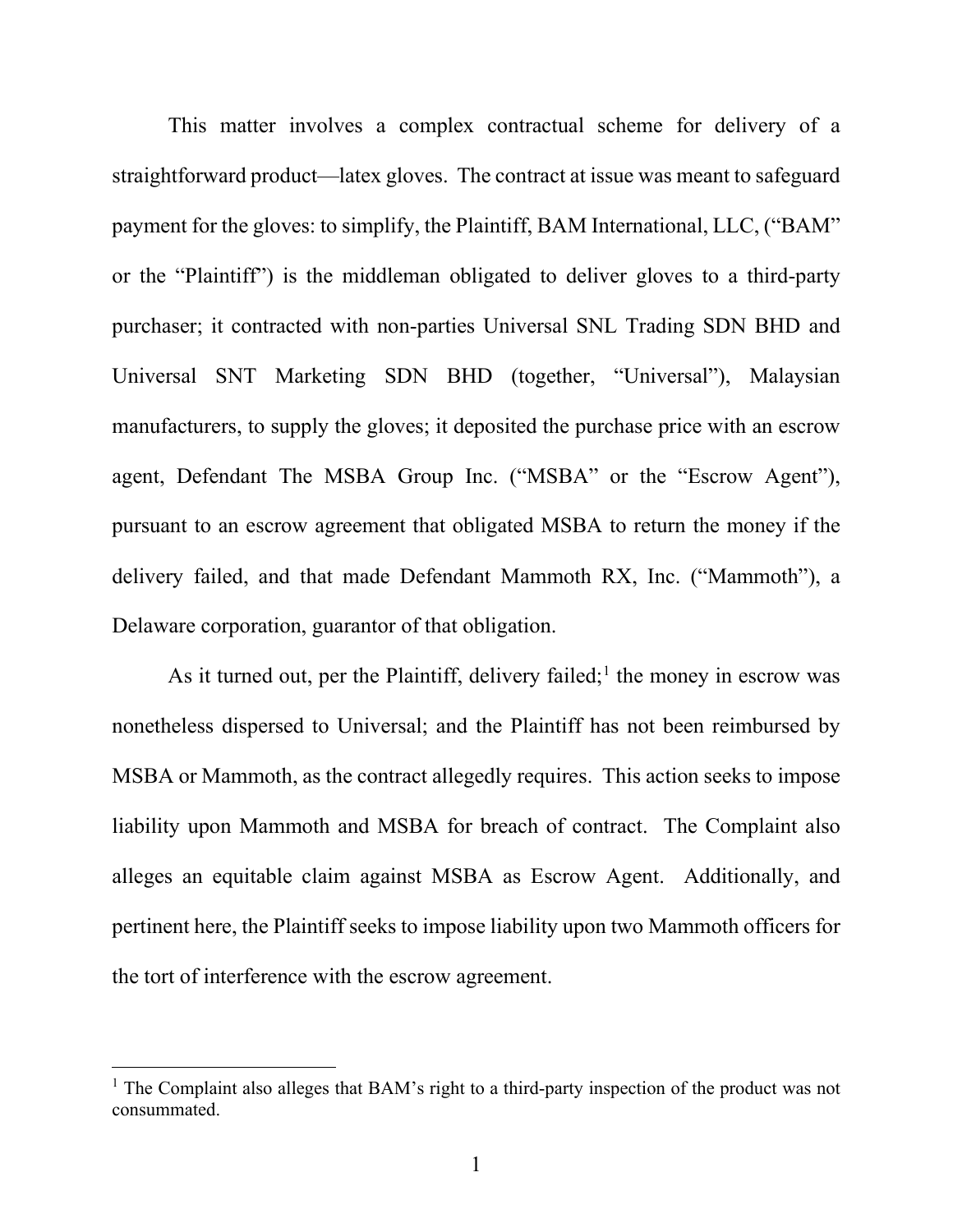The instant issue before me is jurisdictional: can these individual Defendants, Ryan Hilton and Amir Asvadi (allegedly Mammoth's CEO and CFO, respectively) be haled into a Delaware court to answer for a contract-related claim, despite having no relationship with Delaware other than their status as officers of a Delaware entity? Mammoth's principal place of business is California, I note, and the escrow contract at issue was performed in Utah, where MSBA is domiciled. Hilton and Asvadi have moved to dismiss under Court of Chancery Rule 12(b)(2); this Memorandum Opinion addresses that motion.

In contesting the motion, the Plaintiff relies in part on Delaware's implied fiduciary consent statute, 10 *Del. Code* Section 3114(b).<sup>2</sup> Pursuant to that law, officers (and directors under subsection 3114(a)) of Delaware corporations are deemed to have consented to personal jurisdiction in this state in two situations: for actions alleging breach of their duty to the corporation and its stockholders; or where litigation is brought in Delaware involving the corporation, to which the officer is a necessary or proper party. These two legs could make a misshapen beast, with one small limb—consent to jurisdiction for redress of breaches of duty owed to the company—and one limb vastly greater, encompassing *any* litigation where the company is a party and the officer is at least a proper party defendant. The incongruity of the potential fiddler-crab-like consent scheme created by the statute

<sup>2</sup> 10 *Del. C.* § 3114(b).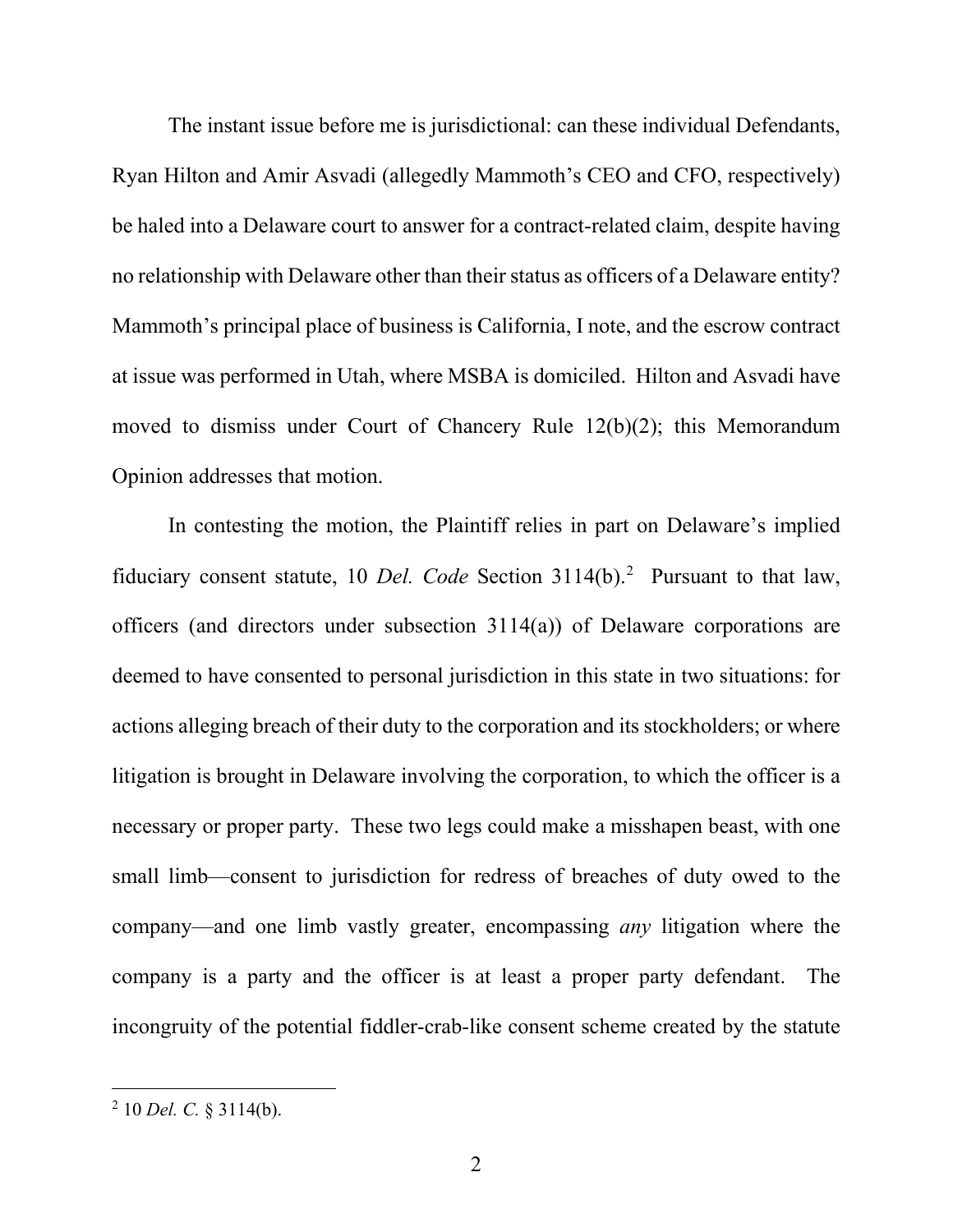has not gone unnoticed by our courts.<sup>3</sup> Our Supreme Court has found, however, that any resulting unfairness is remedied by the necessity that application of Delaware jurisdiction must comply not only with the statute, but with the minimum contacts standard of constitutional due process.<sup>4</sup>

Here, the Complaint alleges that Mammoth breached a commercial contract with no relationship to Delaware other than a choice of law and forum, and concedes that the Moving Defendants are not parties to that contract; nonetheless, they are proper parties to this action seeking redress for their alleged tortious interference with the contract.<sup>5</sup> Accordingly, Section 3114 is satisfied. However, I find that due process is not satisfied, given the nature of the action and the paucity of the Moving Defendants' contacts with this state. I also find that they are not bound by the contractual Delaware forum clause of the Escrow Agreement. As a result, the Motion to Dismiss for failure of personal jurisdiction is granted.

My reasoning follows a fuller statement of the relevant background, below.

<sup>3</sup> *Cf. Armstrong v. Pomerance*, 423 A.2d 174, 176 n.5 (Del. 1980) (explaining that Section 3114 authorizes jurisdiction only in actions which are inextricably bound up in Delaware law and where Delaware has a strong interest); *see also Hazout v. Tsang Mun Ting*, 134 A.3d 274, 287 (Del. 2016) ("[I]t is also understood that blanket judicial invalidation of a statute's words should not ensue if the statute can be applied constitutionally in a wide class of cases, but might operate overbroadly in some more limited class of cases.").

<sup>4</sup> *Hazout*, 134 A.3d at 291.

<sup>&</sup>lt;sup>5</sup> Not before me is the question of whether a tortious interference action will lie against corporate fiduciaries under these facts. *See generally Kuroda v. SPJS Holdings, L.L.C.,* 971 A.2d 872 (Del. Ch. 2009).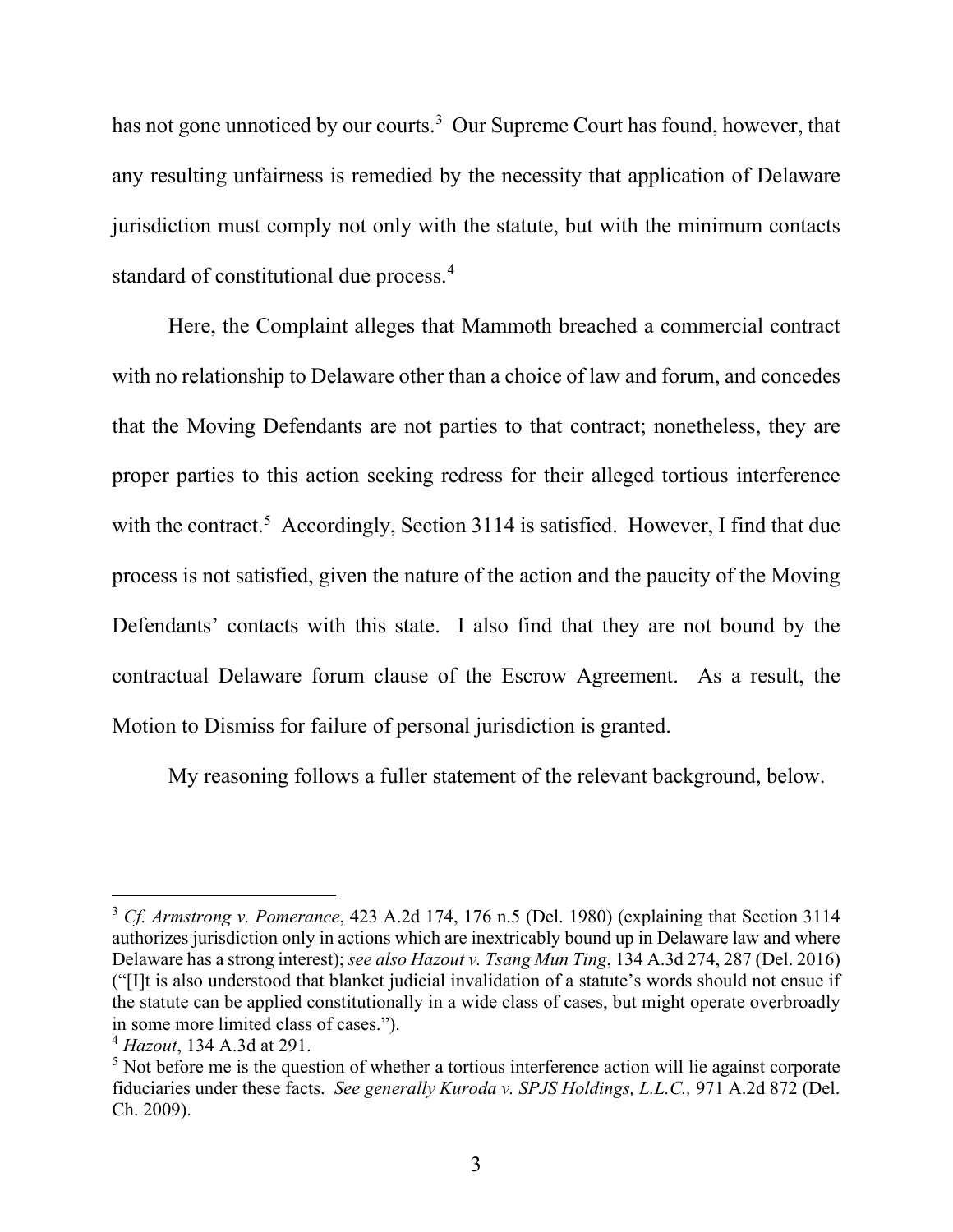#### **I. BACKGROUND**

#### *A. The Parties and Certain Non-Parties*

BAM is a Delaware corporation<sup>6</sup> that contracted with certain other parties to this suit in 2020.7 Those contracts and alleged breaches thereof give rise to the claims before me.

The defendants include MSBA, a Utah corporation; Mammoth, a Delaware corporation; Ryan Hilton ("Hilton"), the CEO of Mammoth; Amir Asvadi ("Asvadi" and together with Hilton, the "Moving Defendants"), an individual employed by Mammoth;<sup>8</sup> and Miles Stephen Bown, an individual and the principal of MSBA (collectively, the "Defendants").9 Mammoth's principal place of business is in California.10

Crowley Government Services ("Crowley") is an intervenor-plaintiff in this matter. $^{11}$ 

<sup>&</sup>lt;sup>6</sup> I note that although the party name is "BAM International, LLC", the Complaint indicates that BAM is a Delaware corporation. *See* Verified Compl. for Breach of Contract, Breach Fiduciary Duties, Declaratory J., Tortious Interference, and Fraud, at 1, ¶ 13, Dkt. No. 1 [hereinafter "Compl."]. I have followed the Complaint's lead in this matter.

<sup>7</sup> *See generally* Compl. ¶ 15.

<sup>8</sup> Asvadi's role at Mammoth is subject to some dispute. *See* Opening Br. Supp. Mot. to Dismiss of Ryan Hilton and Amir Asvadi, Ex. B, Dkt. No. 18 [hereinafter "OB"] (asserting that Asvadi is not currently and never has been an officer of Mammoth as of April 2021); *but see* Pl.'s Answering Br. Opp'n Defs.' Mot. to Dismiss and its Submission on Equitable Jurisdiction, Ex. A, Dkt. No. 30 [hereinafter "AB"] (Statement of Information filed with California Secretary of State listing Asvadi as the chief financial officer of Mammoth as of March 5, 2021).

 $9$  Compl.  $\P\P$  14–18.

<sup>10</sup> *See id.* ¶ 15.

 $11$  Although Crowley has filed its own complaint in this matter. I do not consider any additional indicia of jurisdiction presented in the Crowley complaint, as the Motion to Dismiss was fully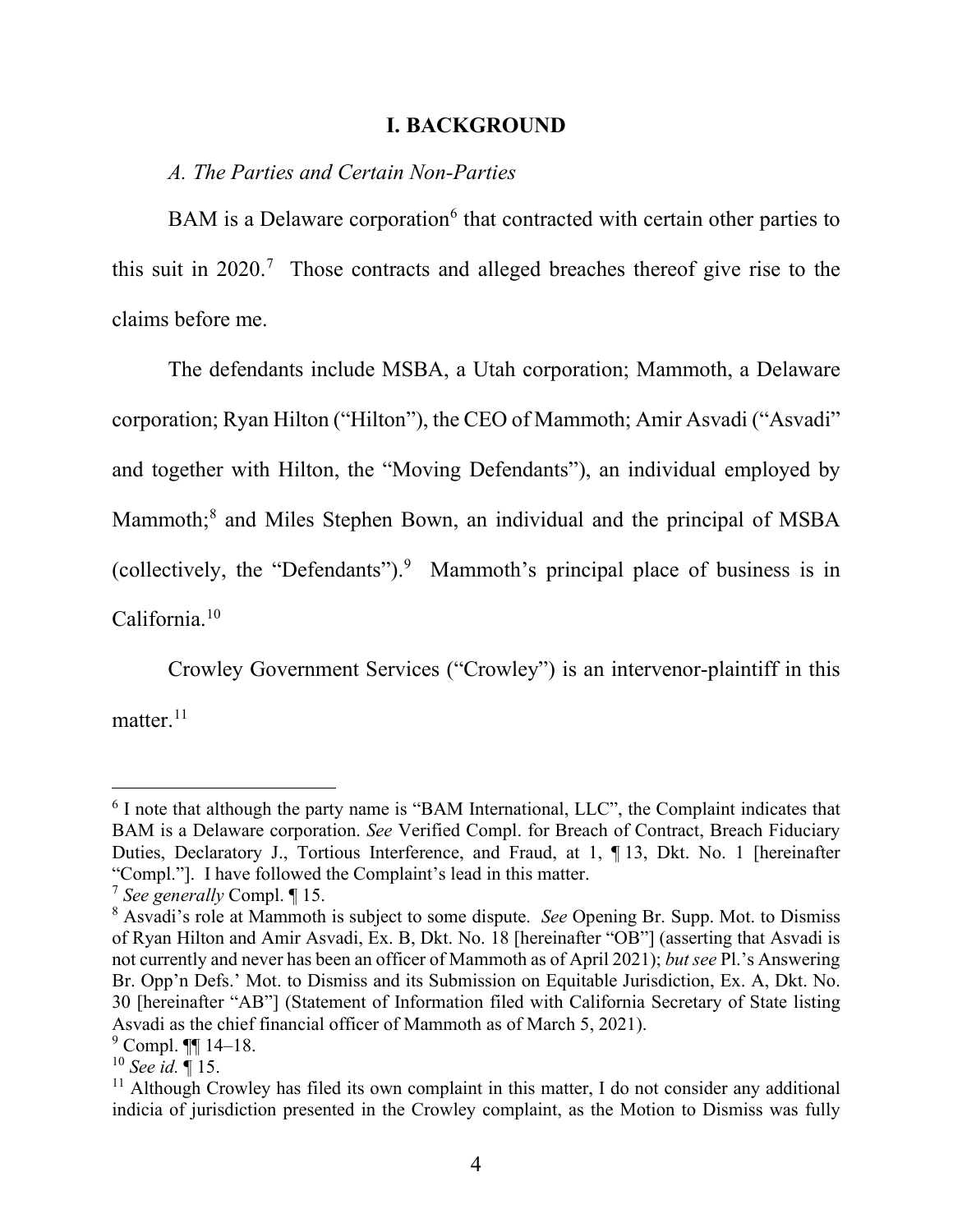The Universal entities are Malaysian suppliers and non-parties to this action.<sup>12</sup>

### *B. The California Lawsuit*

The instant case is brought by BAM against the Defendants. Certain of the Defendants, namely Mammoth, Hilton, and Asvadi, have filed a lawsuit (the "California Lawsuit") against BAM in the U.S. District Court for the Central District of California, seeking a declaratory judgment with respect to potential liability stemming from an escrow agreement between the parties (the "Escrow Agreement").<sup>13</sup> BAM took the position that the filing in California was improper,<sup>14</sup> as the Escrow Agreement included a forum selection clause identifying Delaware state courts as the appropriate forum for any disputes.<sup>15</sup> Mammoth has since dismissed its claims in the California Lawsuit, and the claims of Hilton and Asvadi have been stayed in favor of the determination of this motion.<sup>16</sup> The Moving Defendants represented to the California court that if personal jurisdiction exists here, they will litigate in Delaware and dismiss their claims in California.<sup>17</sup>

submitted at the time of the Crowley complaint's filing. *See* Tr. Of 9-15-21 of Oral Arg. and Partial Ruling of the Ct. on Crowley Government Services, Inc.'s Mot. to Intervene and Defs.' Mot. to Dismiss for Lack of Personal Jurisdiction, 49:1–4, Dkt. No. 59 [hereinafter "Oral Arg."].  $12$  Compl.  $\P$  2.

<sup>13</sup> *See MammothRx, Inc. et al v. BAM Int'l, LLC.*, Civil Action No. 8:21-cv-00305-DOC-ADS (C.D. Cal. Feb. 17, 2021). 14 AB 10.

 $15$  Compl., Ex. A, at 3.

 $16$  AB 10.

 $^{17}$  *Id.*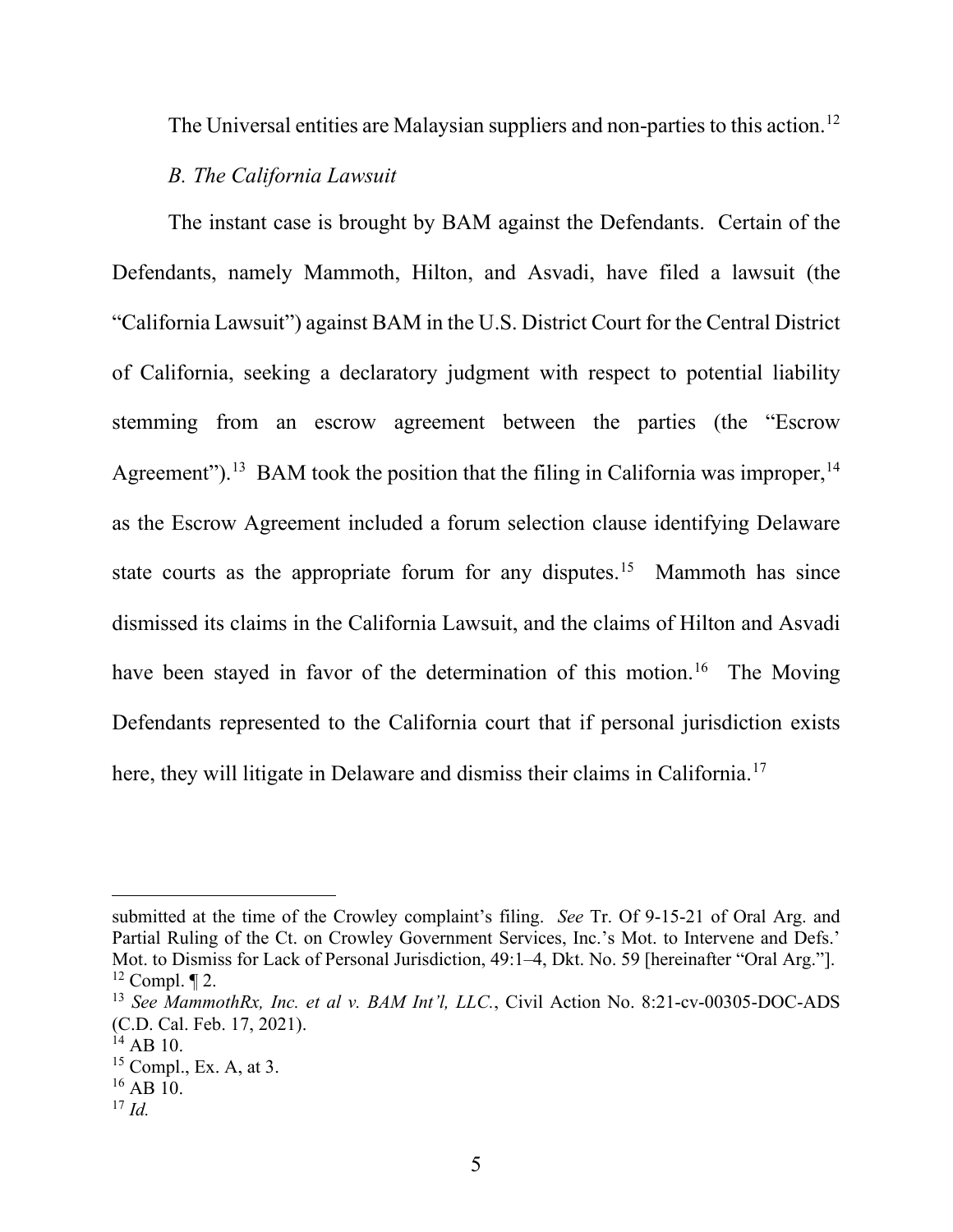# *C. Factual Overview*<sup>18</sup>

# 1. The Sale and Purchase Agreement and the Escrow Agreement

BAM contracted with Crowley to sell nitrile gloves to Crowley in 2020.<sup>19</sup> In return, Crowley provided BAM with advance payments "totaling over" \$20 million.<sup>20</sup> To fulfill the contract, BAM sought a supplier.<sup>21</sup> It originally considered working directly with Mammoth, but ultimately was introduced to Universal by Mammoth, who asserted that Universal could supply the desired glove product.<sup>22</sup>

BAM and Universal then entered into a Sale and Purchase Agreement (the "SPA") under which BAM would pay \$7.55 million in exchange for 100 million nitrile gloves.<sup>23</sup> Certain conditions were to be satisfied before the money would become due under the SPA, including a right of inspection via a third party (the "Inspection").<sup>24</sup> To memorialize and achieve these conditions, BAM entered into the Escrow Agreement with Mammoth, acting as guarantor for the Escrow Agreement, and with MSBA, in its capacity as escrow agent.<sup>25</sup> The Escrow Agreement provided that MSBA would release the escrowed funds to Universal

<sup>&</sup>lt;sup>18</sup> Unless otherwise noted, I draw these facts from the Plaintiff's Complaint or the briefing of the parties in connection with this motion to dismiss. Given the posture of the case at this time, the background section should not be considered formal findings of fact.<br><sup>19</sup> Mot. to Intervene by Crowley Government Services, Inc. 3, Dkt. No. 36 [hereinafter "Mot. to

Intervene"].

<sup>20</sup> *Id.*

<sup>21</sup> *See, e.g.*, Compl. ¶ 2.

<sup>22</sup> *See id.* 

 $^{23}$  *Id.*  $\blacksquare$  3.

 $^{24}$  *Id.*  $\P$  4.

<sup>25</sup> *Id.* ¶ 5. MSBA was introduced to BAM by Mammoth and Universal. *See id.*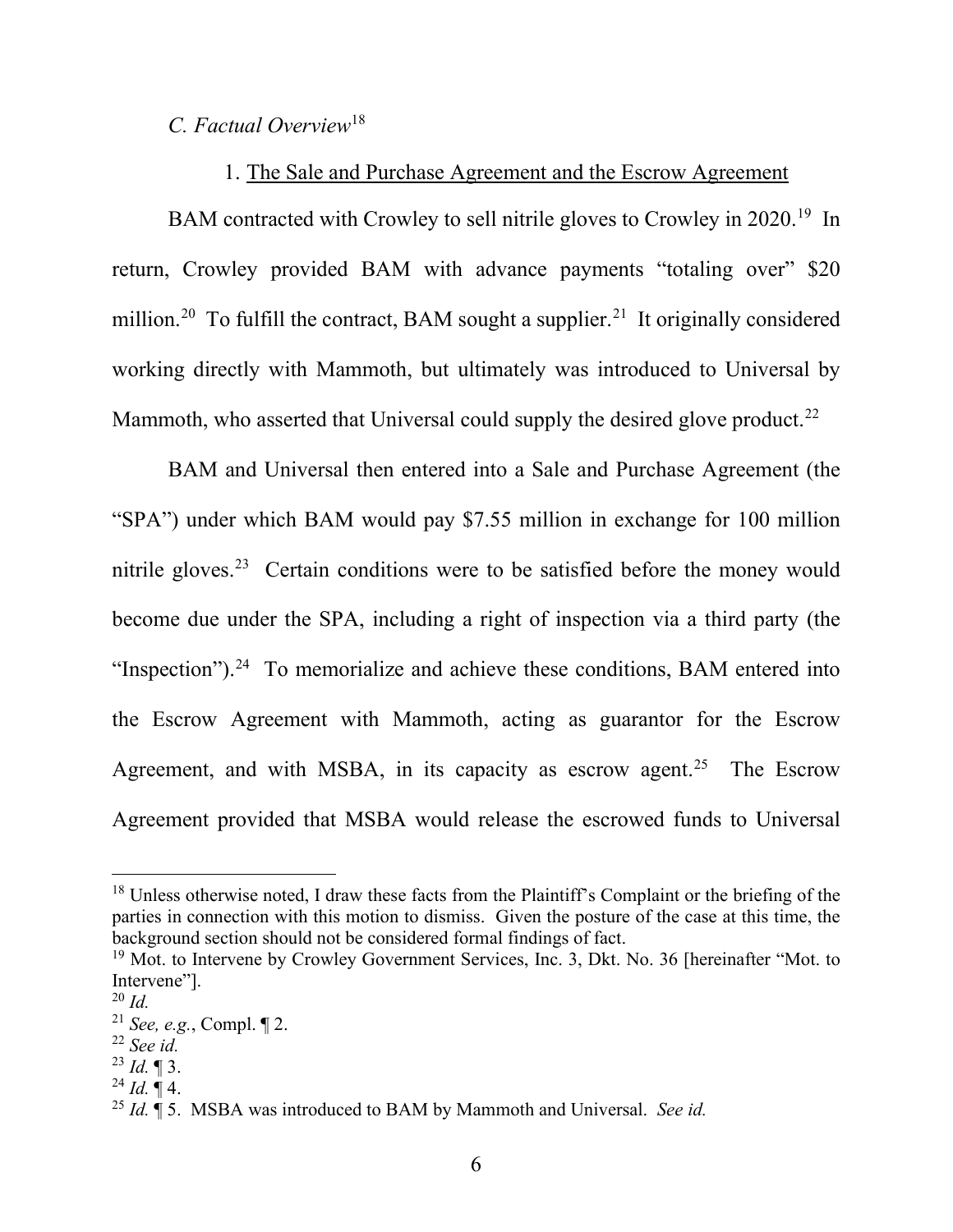upon notice from BAM that the Inspection had been successful.<sup>26</sup> In the event that Universal did not permit the Inspection, or if Universal could not deliver the gloves per the requirements of the SPA, the Escrow Agent was to require the "Seller" (Universal) to return the money to BAM's bank account.<sup>27</sup>

The Escrow Agreement became effective on November 19, 2020.<sup>28</sup> Under its express terms, the Plaintiff was to wire the total price of the contract to a Chase Bank branch in Utah within twenty-four hours of execution.29

#### a. Negotiations

The Plaintiff's answering brief relating to the Motion to Dismiss (the "Answering Brief") provides further color regarding the SPA and Escrow Agreement negotiations, which is helpful to understand the claims against the Moving Defendants.30 The Plaintiff alleges that Hilton and Asvadi were "active participants" in the negotiation, structure and terms of the Escrow Agreement, which took place over email, in WhatsApp chats, and over the phone.<sup>31</sup> Hilton and Asvadi participated in "hundreds" of communications with respect to the Escrow Agreement and were ostensibly responsible for negotiating the general structure of the deal,

 $^{28}$  *Id.*  $\mathring{\mathbb{I}}$  42.

 $^{26}$  *Id.* ¶ 6.

<sup>27</sup> *Id.* ¶ 47.

<sup>29</sup> *See id.*, Ex. A, at 1.

<sup>30</sup> *See generally* AB.

 $31$  *Id.* at 5.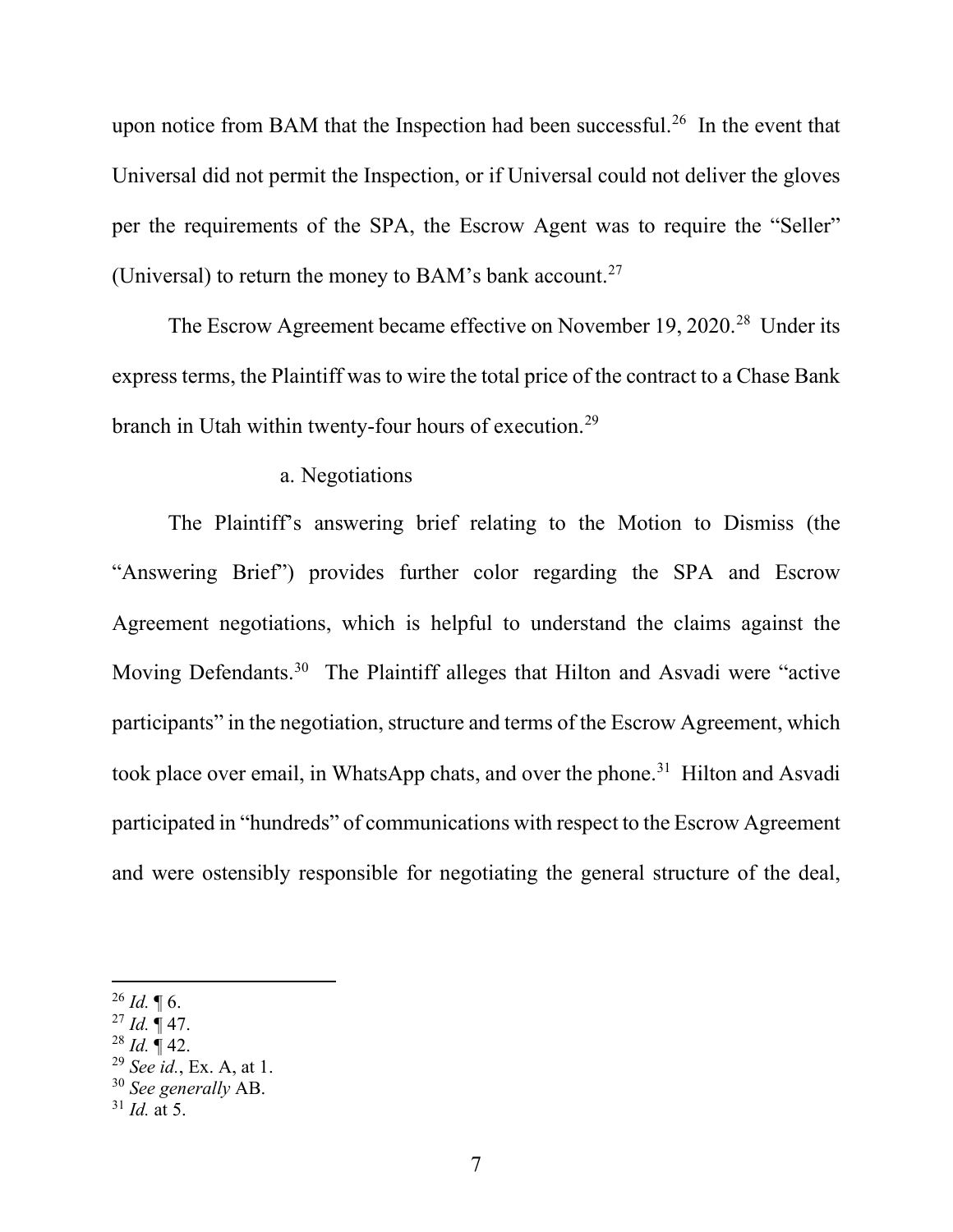including the guarantor provision to which Mammoth ultimately agreed.<sup>32</sup> Additionally, the Escrow Agreement names Hilton as the individual who receives notices on behalf of Mammoth, and Hilton signed the Escrow Agreement for Mammoth.<sup>33</sup>

### b. The Forum Selection Clause and Governing Law

The Escrow Agreement includes the following forum selection clause in Section 11.2, curiously headed "Arbitration": "If any controversy or claim, whether based on contract, tort, statute, or other legal or equitable theory (including any claim of fraud, misrepresentation, or fraudulent inducement), arising [sic] out of this [Escrow] Agreement . . . the Parties will resolve the Dispute in State Courts in Delaware."<sup>34</sup> "Parties" is defined in the agreement to include BAM, MSBA, and Mammoth.<sup>35</sup> The Plaintiff asserts that, although the Moving Defendants are not by the plain text of the Escrow Agreement bound by the forum selection clause, it should be applied to them due to their extensive involvement in negotiating and papering the transaction.36

The Escrow Agreement also identifies the laws of the State of Delaware as the governing law for construction of the agreement.<sup>37</sup>

 $32$  *Id.* at 6.

<sup>33</sup> *Id.* at 13.

 $34$  Compl., Ex. A, at 3.

<sup>35</sup> *Id.* at 1.

<sup>36</sup> *See generally* AB 11–18.

<sup>37</sup> Compl., Ex. A, at 3.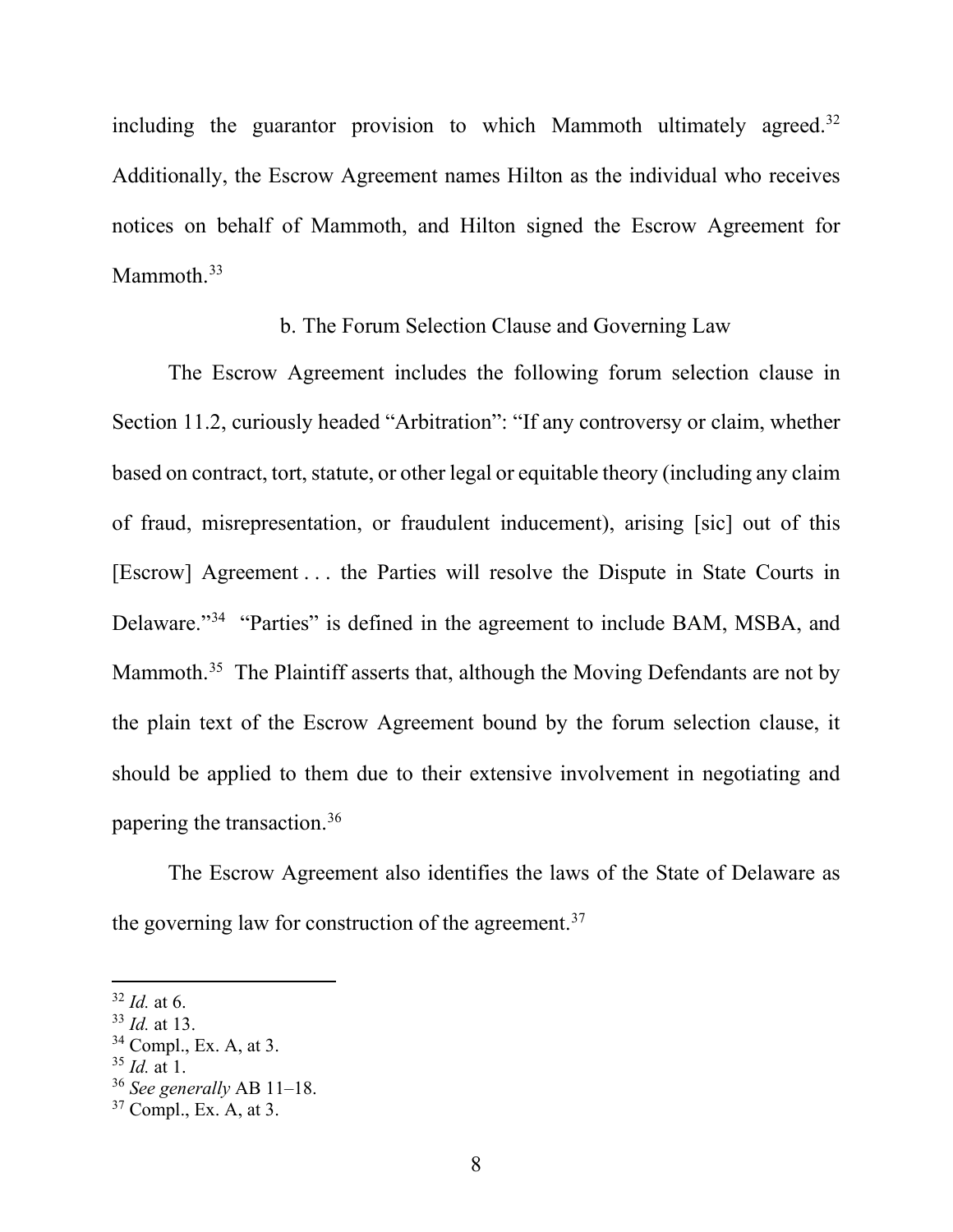#### 2. The Disbursal from Escrow and the Delaware Lawsuit

BAM wired \$7.55 million to the escrow account on November 24, 2020.<sup>38</sup> The Complaint alleges that Universal blocked the Inspection from occurring, but that on November 27, 2020, MSBA (through its principal, Bown) transferred the \$7.55 million of escrowed funds to Universal regardless, without BAM's knowledge or consent.39

BAM alleges in the Complaint that prior to releasing the funds, MSBA through Bown "sought Mammoth's input regarding the release of funds."40 Per Mammoth's admissions in the California Lawsuit, MSBA represented to Mammoth, prior to its release of the funds, that the Inspection had occurred and been favorable, and that the Inspection report would be released once the funds were sent to Universal by MSBA.<sup>41</sup> Neither MSBA nor Mammoth reached out to BAM to confirm the release of the funds, and BAM alleges that Mammoth did not object to the release "despite knowing" that BAM would not have approved of the release. $42$ The funds were purportedly released on November 27, 2020.<sup>43</sup>

- <sup>40</sup> *Id.* ¶ 54.
- <sup>41</sup> *Id.*
- <sup>42</sup> *Id.* ¶ 55.
- <sup>43</sup> *Id.* ¶ 53.

<sup>38</sup>*Id.* ¶ 44.

<sup>39</sup> *Id.* ¶¶ 7–8.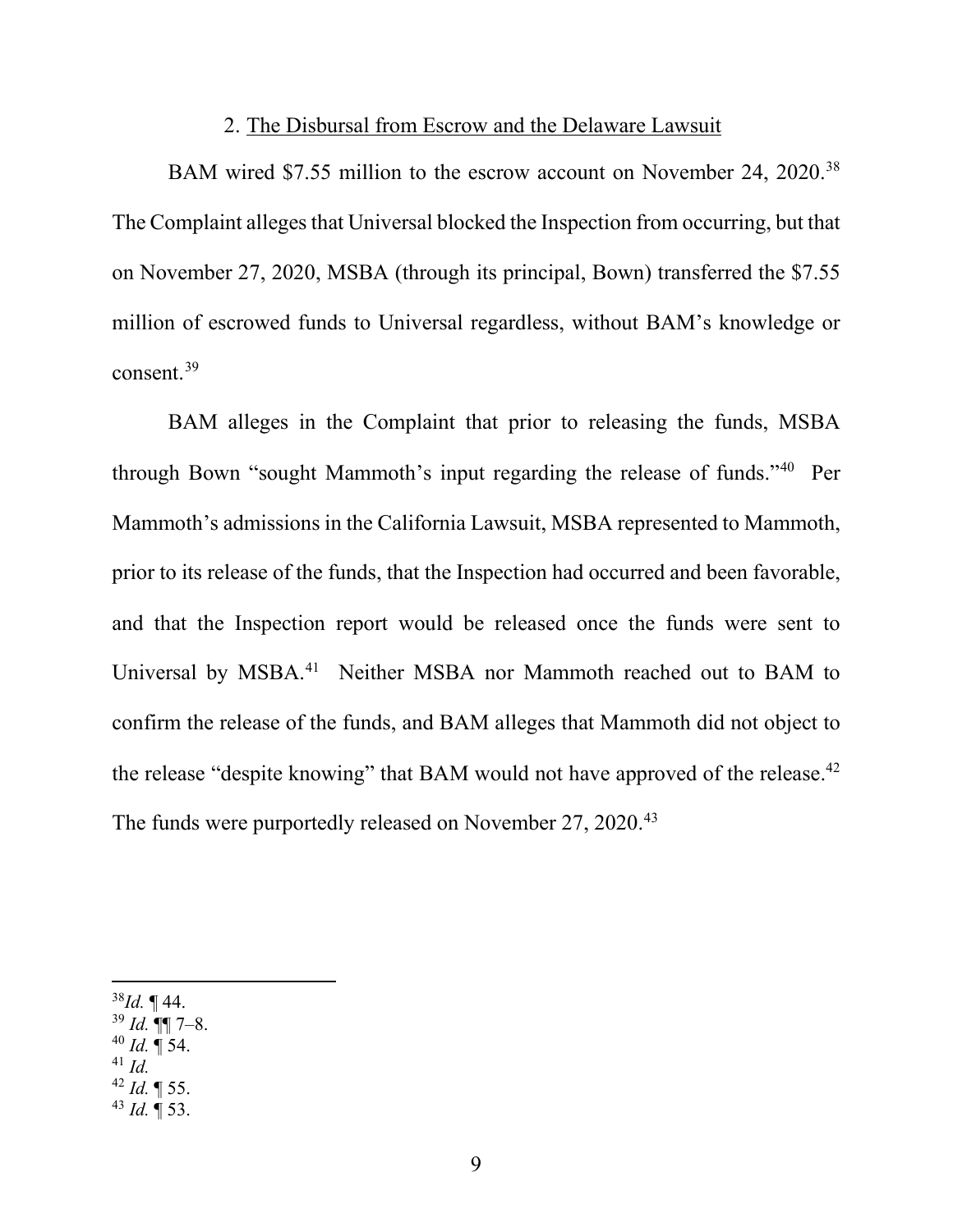BAM provided an SPA termination notice to Universal, MSBA and Mammoth on December 16, 2020.<sup>44</sup> That termination notice included a request that MSBA (as Escrow Agent) and Mammoth (as guarantor) refund the \$7.55 million to BAM within twenty-four hours.<sup>45</sup> This total refund did not occur.<sup>46</sup>

BAM now believes there were never any gloves, and that Universal will not voluntarily return the funds.<sup>47</sup> Further, it alleges that most of the purloined funds were moved to a Swiss bank account maintained by the Universal CEO.<sup>48</sup>

BAM filed this action on March 1, 2021 against the Defendants.<sup>49</sup> The Moving Defendants have filed this Motion to Dismiss on the basis that they do not have sufficient contacts with Delaware to permit a finding of personal jurisdiction.<sup>50</sup> In support of this position, each of the Moving Defendants has submitted his own affidavit swearing to a lack of personal contact with Delaware and the lack of connection between the transaction documents (including the SPA and the Escrow Agreement) and Delaware.<sup>51</sup> The Moving Defendants' opening brief in this motion (the "Opening Brief") similarly avers a lack of connection between each of Hilton

<sup>44</sup> *Id.* ¶ 58.

<sup>45</sup> *Id.* ¶ 59.

<sup>&</sup>lt;sup>46</sup> *Id.* Mammoth has agreed to provide two partial refund payments totaling \$350,000, and has apparently corresponded with BAM regarding potential fake documentation and fraudulent misrepresentations by Universal following the events of November 2020. *Id.* ¶ 60.

<sup>47</sup> *Id.* ¶ 56.

 $^{48}$  *Id.*  $\overset{\circ}{\P}$  57.

<sup>49</sup> *See generally* Compl.

 $^{51}$  *See id.*, Ex. A (affidavit of Hilton), Ex. B (affidavit of Asvadi).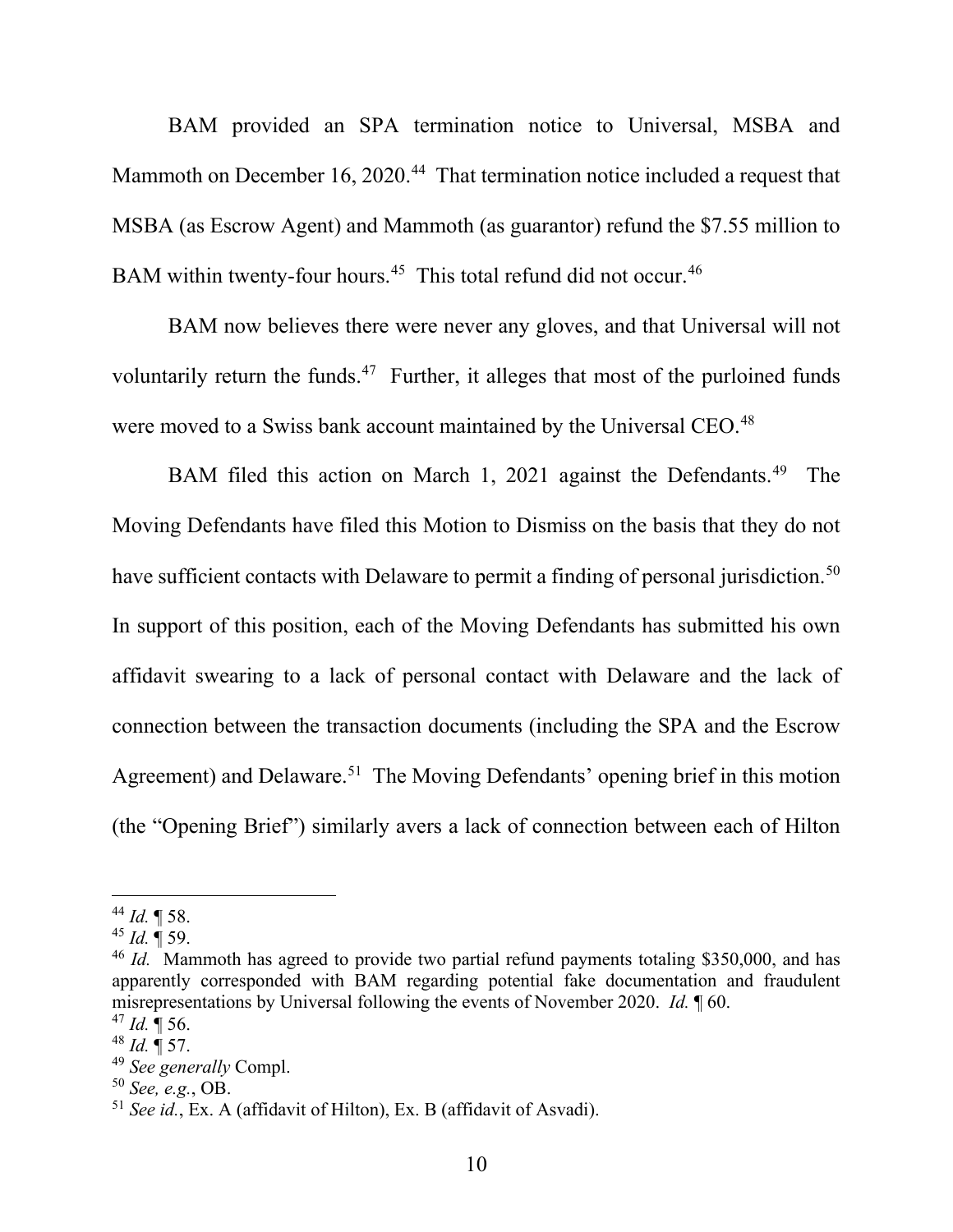and Asvadi with the state of Delaware at length, though it admits that Mammoth is in fact a Delaware corporation.<sup>52</sup>

# *D. Procedural History*

The Complaint in this action was filed by the Plaintiff seeking declaratory judgment in addition to bringing breach of contract, breach of fiduciary duty, tortious interference, and fraud claims against the various Defendants.53 With respect to the Moving Defendants in particular, the Plaintiff (i) pleads tortious interference with the Escrow Agreement and (ii) seeks a declaratory judgment regarding the rights and obligations of the parties under the Escrow Agreement.<sup>54</sup> The Moving Defendants filed their Motion to Dismiss in April 2021, and Mammoth filed its answer on the same day.<sup>55</sup> After briefing on the Motion to Dismiss concluded, Crowley filed its Motion to Intervene.<sup>56</sup> I heard oral argument on both motions on September 15, 2021, and granted the Motion to Intervene.<sup>57</sup> This Memorandum Opinion deals solely with the pending Motion to Dismiss.

<sup>52</sup> *See generally* OB; *see also id.* at 6.

<sup>53</sup> *See generally* Compl.

<sup>54</sup> *See id.* 

<sup>55</sup> *See* Mot. to Dismiss of Ryan Hilton and Amir Asvadi, Dkt. No. 17; *see also* Def. Mammoth Rx, Inc.'s Answer to Pl.'s Verified Compl., Dkt. No. 19.

<sup>56</sup> *See generally* Mot. to Intervene.

<sup>57</sup> *See generally* Oral Arg.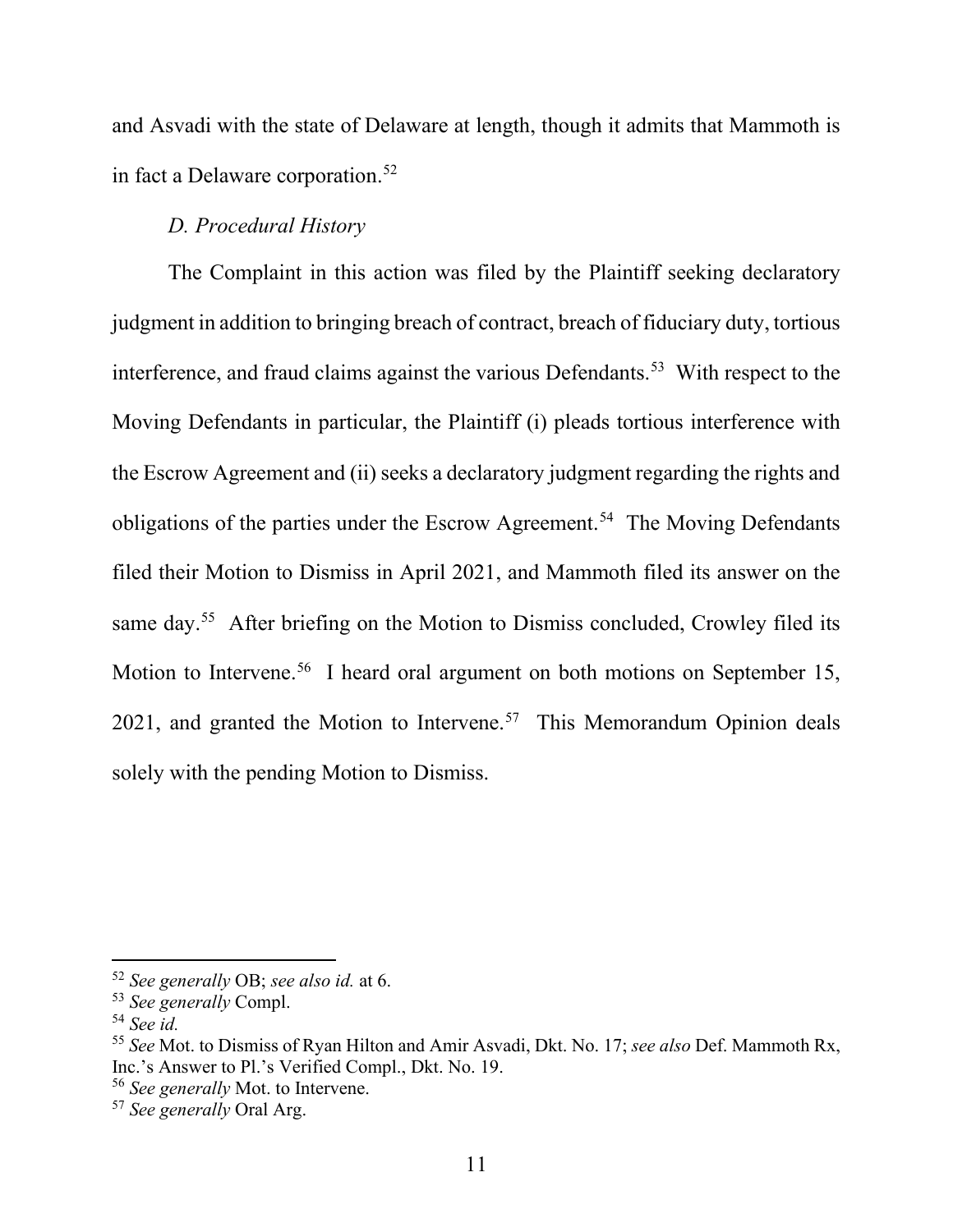#### **II. ANALYSIS**

The Moving Defendants seek dismissal of the action on basis of lack of personal jurisdiction. Their Opening Brief discusses the general theory of personal jurisdiction in Delaware, ultimately asserting that there is no statutory predicate for personal jurisdiction to be established here and therefore their motion should be granted.

In response, the Plaintiff identifies the Non-Resident Director and Officer Consent Statute as the statutory basis for personal jurisdiction against the Moving Defendants. It also puts forth a theory of personal jurisdiction stemming from the forum selection clause of the Escrow Agreement.<sup>58</sup> The Plaintiff further theorizes that estoppel arising from the filing of the California Lawsuit prevents the Moving Defendants from prevailing on their Motion to Dismiss here.<sup>59</sup>

I consider each of these theories, along with a discussion of the applicable personal jurisdiction law, below.

### *A. Avenues for Establishing Personal Jurisdiction*

The standard of review on a motion to dismiss pursuant to Rule  $12(b)(2)$  is well-established. A plaintiff has the burden to "make out a *prima facie* case

<sup>&</sup>lt;sup>58</sup> The Plaintiff would have me find that the Moving Defendants have waived any defense to this argument, as it was not included in their Opening Brief. *See* AB 3. However, the Moving Defendants responded to this theory in both their reply brief and at oral argument without further objection. As such, I do not consider the issue waived.

<sup>59</sup> *Id.* at 15–16.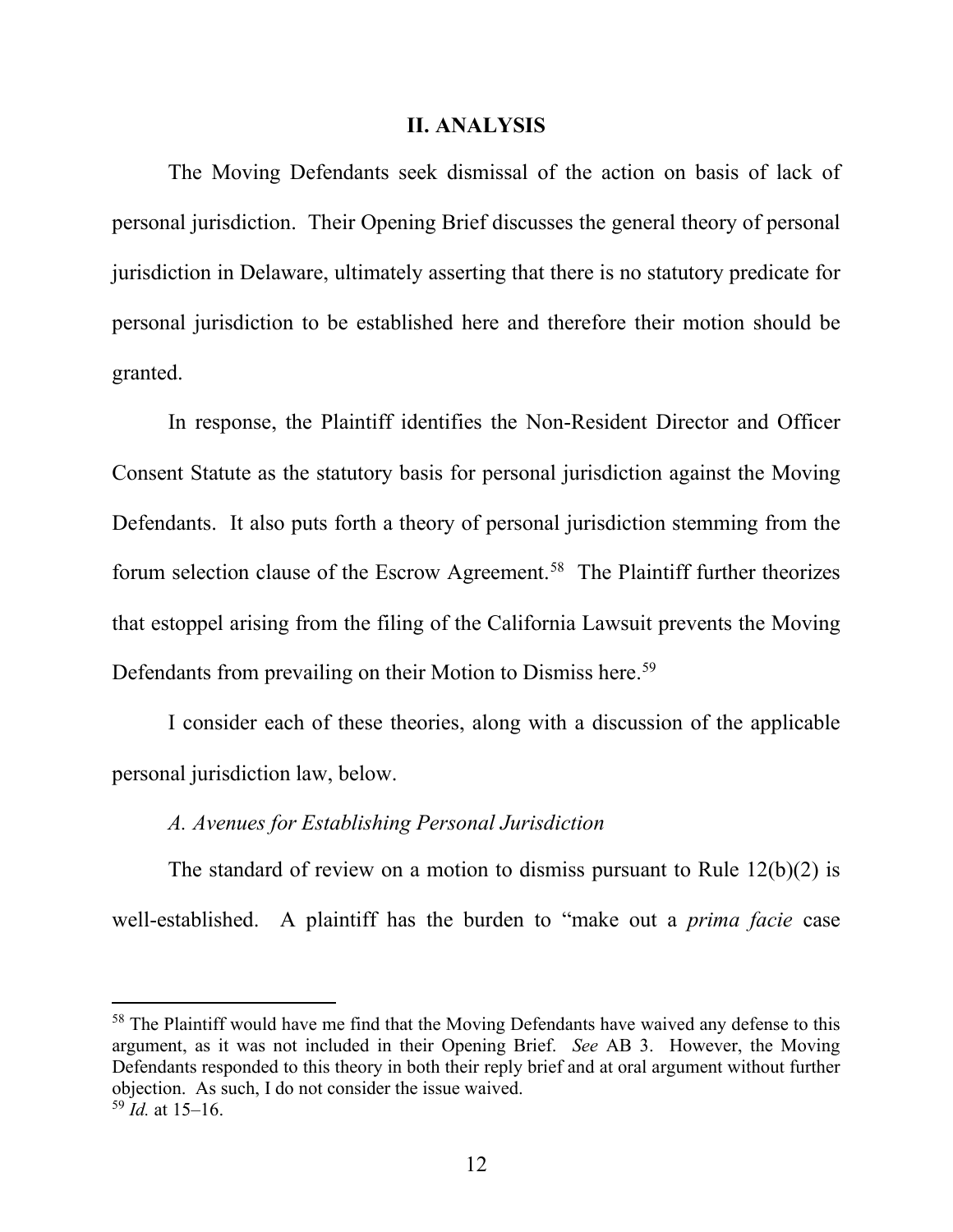establishing jurisdiction over a non-resident."60 Although "the court may consider facts and evidence outside of the complaint such as affidavits and any discovery of record[, w]hatever record the court considers is construed in the light most favorable to the plaintiff."<sup>61</sup>

### 1. Personal Jurisdiction Generally

In general, to assess whether personal jurisdiction exists over non-resident defendants, Delaware courts apply a two-step analysis, asking first whether there is a statutory basis for jurisdiction and then inquiring into whether the exercise of personal jurisdiction over the defendants would be consistent with due process.62

Parties often seek to apply Delaware's long-arm statute, but the Plaintiff has not pled that the long-arm statute applies here. Instead, it looks to apply the Non-Resident Director and Officer Consent Statute (the "Consent Statute").<sup>63</sup> Any nonresident who, after January 1, 2004, serves as an officer of a Delaware corporation is subject to personal jurisdiction "in all civil actions or proceedings brought in this State, by or on behalf of, or against such corporation, in which such officer is a

<sup>60</sup> *Crescent/Mach I Partners, L.P. v. Turner*, 846 A.2d 963, 974 (Del. Ch. 2000).

<sup>61</sup> *Microsoft Corp. v. Amphus, Inc.*, 2013 WL 5899003, at \*8 (Del. Ch. Oct. 31, 2013); *see also LVI Grp. Invs., LLC v. NCM Grp. Holdings, LLC*, 2018 WL 1559936, at \*10 (Del. Ch. Mar. 28, 2018).

<sup>62</sup> *Partners & Simons, Inc. v. Sandbox Acquisitions, LLC*, 2021 WL 3161651, at \*3 (Del. Ch. July 26, 2021).

<sup>63</sup> 10 *Del. C.* § 3114(b).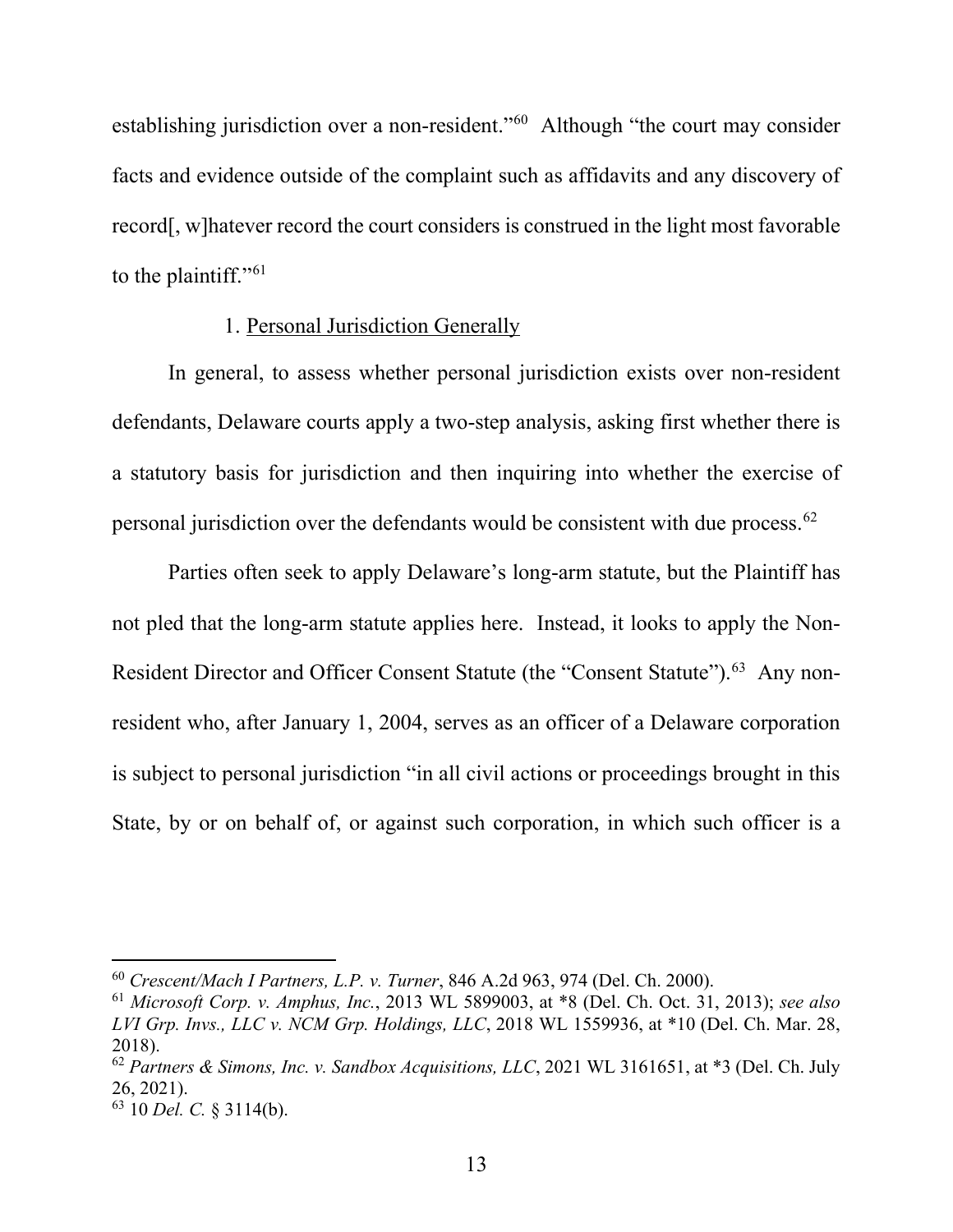necessary or proper party, or in any action or proceeding against such officer for violation of a duty in such capacity."64

Regardless of the statutory predicate for jurisdiction, so long as a statute exists that confers jurisdiction, Delaware courts then proceed to an analysis of the minimum contacts test to ensure due process.<sup>65</sup>

# 2. Personal Jurisdiction by Contract

Where applicable, Delaware courts can also find personal jurisdiction by dint of a contractual arrangement. "If a party properly consents to personal jurisdiction by contract, a minimum contacts analysis is not required. Of course, the party is bound only by the terms of the consent, and such consent applies only to those causes of action that are identified in the consent provision."66 The Escrow Agreement did contain a forum selection clause.67 To determine whether the Moving Defendants, as non-signatories (in their individual capacities) are bound to the forum selection clause, Delaware courts use a three-part inquiry, assessing (1) whether the forum selection clause is valid; (2) whether the defendant is a third-party beneficiary or is "closely related to" the contract; and (3) whether the claim arises from the defendant's standing relating to the agreement.<sup>68</sup>

<sup>64</sup> 10 *Del. C.* § 3114(b).

<sup>65</sup> *See Hazout*, 134 A.3d at 278.

<sup>66</sup> *Ruggiero v. FuturaGene, plc.*, 948 A.2d 1124, 1132 (Del. Ch. 2008) (citations omitted).

<sup>67</sup> *See supra* note 34 and accompanying text.

<sup>68</sup> *Highway to Health v. Bohn*, 2020 WL 1868013, at \*6 (Del. Ch. Apr. 15, 2020).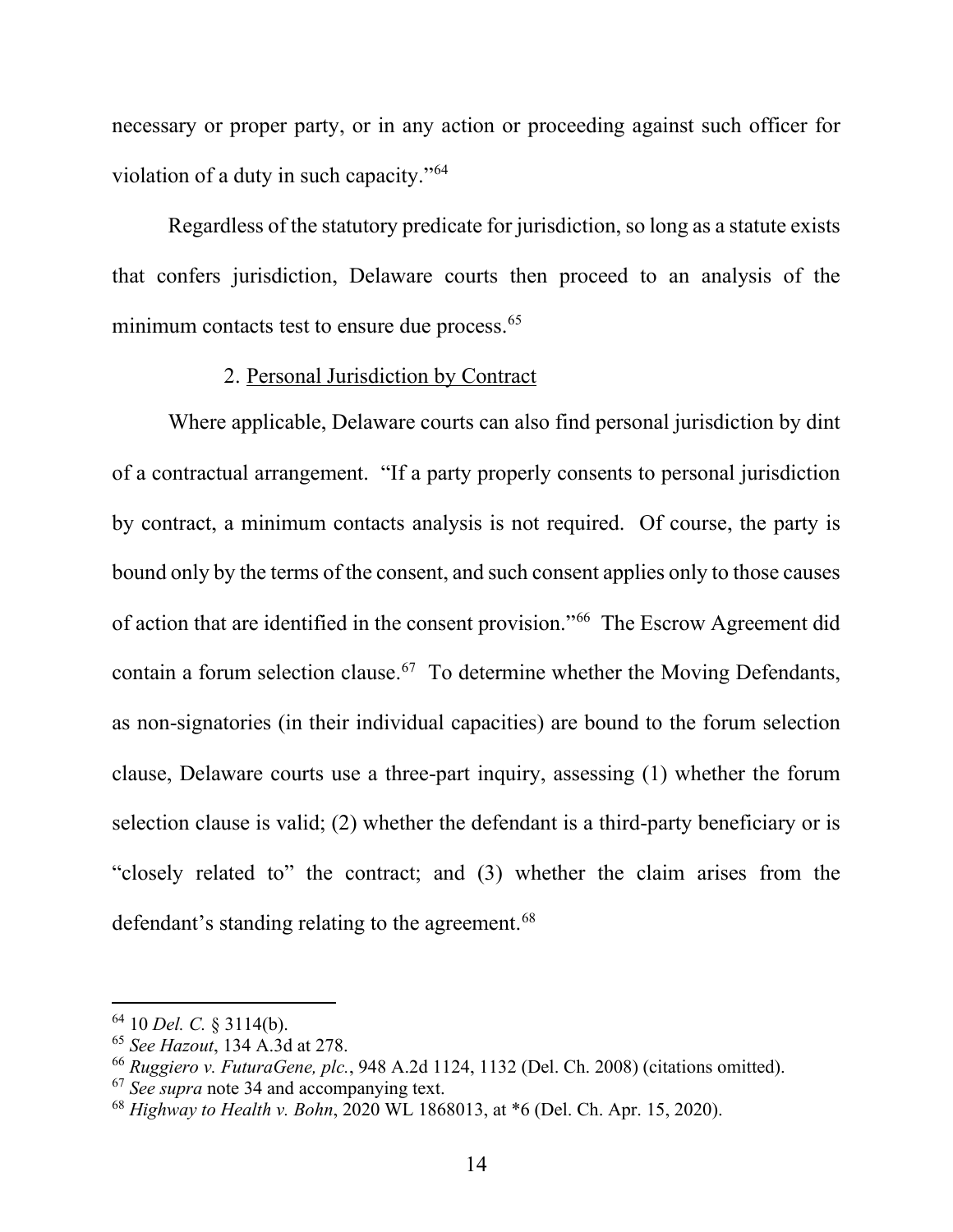Where a party is considered bound to a forum selection clause, the court treats that party as having expressly consented to personal jurisdiction.<sup>69</sup> "An express consent to jurisdiction, in and of itself, satisfies the requirements of Due Process," meaning that a constitutional minimum contacts analysis is no longer required.<sup>70</sup>

### *B. The Non-Resident Director and Officer Consent Statute*

In the Complaint, the Plaintiff sought to establish personal jurisdiction over the Moving Defendants by use of the forum selection clause.<sup>71</sup> The Opening Brief discusses the establishment of personal jurisdiction more generally, concluding that no statutory basis for finding personal jurisdiction exists.<sup>72</sup> The Plaintiff, in answering, identifies the Consent Statute as an alternative basis of jurisdiction, separate from and in addition to the forum selection clause theory.<sup>73</sup> Its theory would have me find that Hilton, the CEO, and Asvadi, purportedly the CFO, have consented to personal jurisdiction in Delaware because they are Delaware officers as well as proper parties under the Consent Statute.<sup>74</sup>

The parties agree that Hilton is the CEO of Mammoth, a Delaware corporation, and is therefore an officer to whom the Consent Statute could apply.<sup>75</sup>

<sup>69</sup> *See Neurvana Med., LLC v. Balt USA, LLC*, 2019 WL 4464268, at \*3 (Del. Ch. Sept. 18, 2019). <sup>70</sup> *Id.* (quoting *Sternberg v. O'Neil,* 550 A.2d 1105, 1116 (Del. 1988), *abrogated on other grounds by Genuine Parts Co. v. Cepec*, 137 A.3d 123 (Del. 2016)).

 $7^{\rm i}$  Compl.  $\P$  21.

<sup>72</sup> *See generally* OB.

<sup>73</sup> *See* AB 18, 19.

<sup>74</sup> *See id*. 75 *See* OB, Ex. A, ¶ 5.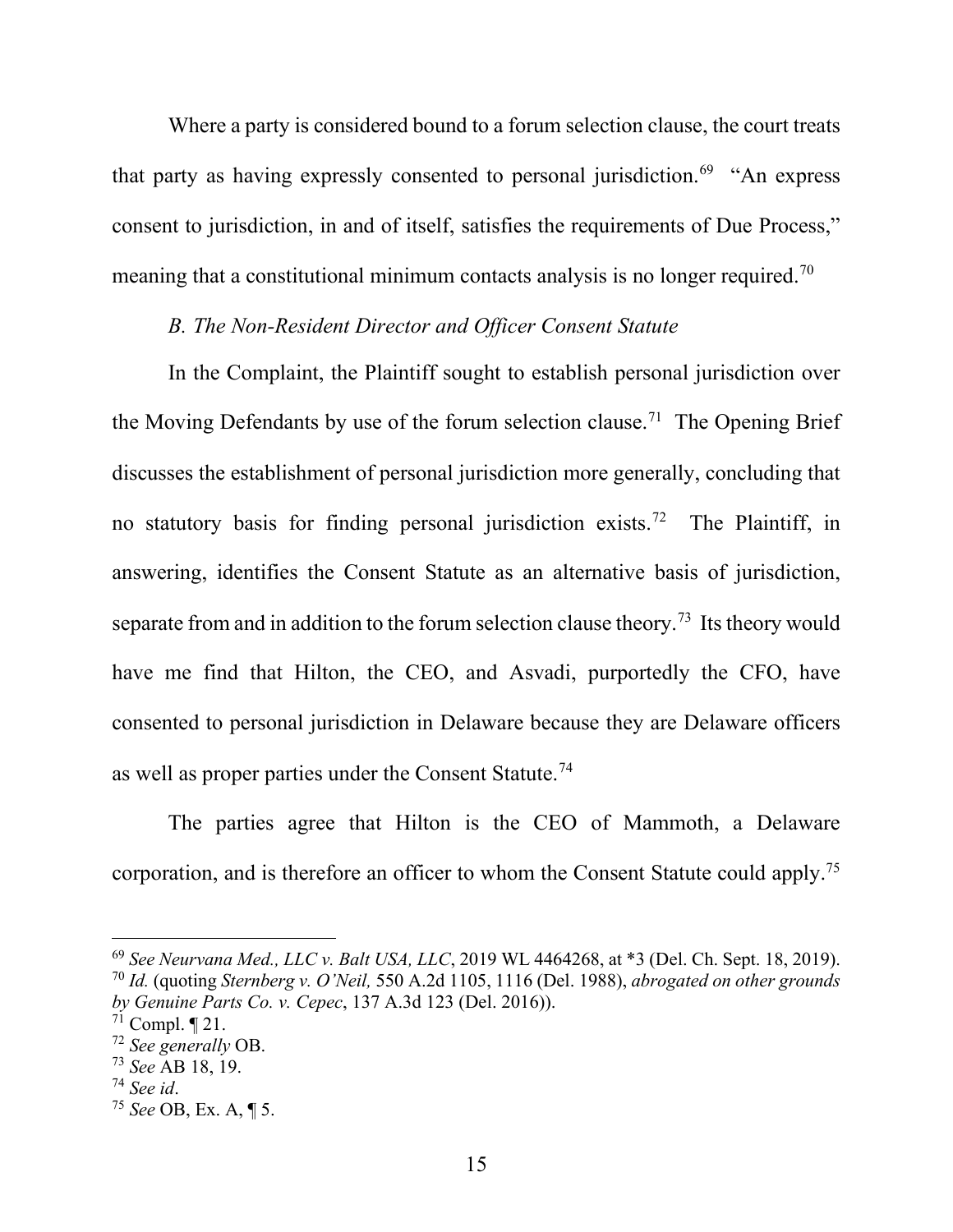Asvadi's status as the CFO of Mammoth is subject to question, but I assume without deciding for the purposes of this Memorandum Opinion that he is an officer as well. 76

A summary of the development of our law with respect to the Consent Statute and its application is informative to my analysis.

# 1. Historical Applications of the Consent Statute

The current Consent Statute was originally enacted with respect to directors in 1977 (extended to officers as of 2004)<sup>77</sup> and has been characterized by courts as responsive to *Shaffer v. Heitner*, a U.S. Supreme Court case which found unconstitutional a practice previously used to secure personal jurisdiction over nonresident fiduciaries of Delaware corporations.78

Applying the Consent Statute while remaining mindful of constitutional due process has caused Delaware courts some amount of headache.79 Under a plain text reading, the Consent Statute provides two avenues to establish jurisdiction over a

 $76$  During the oral argument on the motion to dismiss, I noted that I would allow jurisdictional discovery in the event the question of Asvadi's status as an officer (disputed among the parties) was a dispositive fact with respect to his motion. *See* Oral Arg. at 26:7–17. This determination is not necessary to my ultimate finding here.

<sup>77</sup> *See* 10 *Del. C.* § 3114(a). Section 3114(b), pertaining to officers, was approved in June 2003 and became effective January 2004. *See* Act of June 30, 2003, ch. 83, 2003 Del. Laws, sec. 3114, § 3 (codified as amended at 10 *Del. C.* § 3114(b)).

<sup>78</sup> *See Hazout*, 134 A.3d at 286 (Del. 2016) (citing *Shaffer v. Heitner,* 433 U.S. 186 (1977)).

<sup>79</sup> *See, e.g., Hana Ranch, Inc. v. Lent*, 424 A.2d 28 (Del. Ch. 1980); *In re USACafes, L.P. Litig.*, 600 A.2d 43 (Del. Ch. 1991) (questioning *Hana Ranch*'s approach); *Ryan v. Gifford*, 935 A.2d 258 (Del. Ch. 2007) (same); *Hazout*, 134 A.3d 274 (rejecting the reasoning in *Hana Ranch*).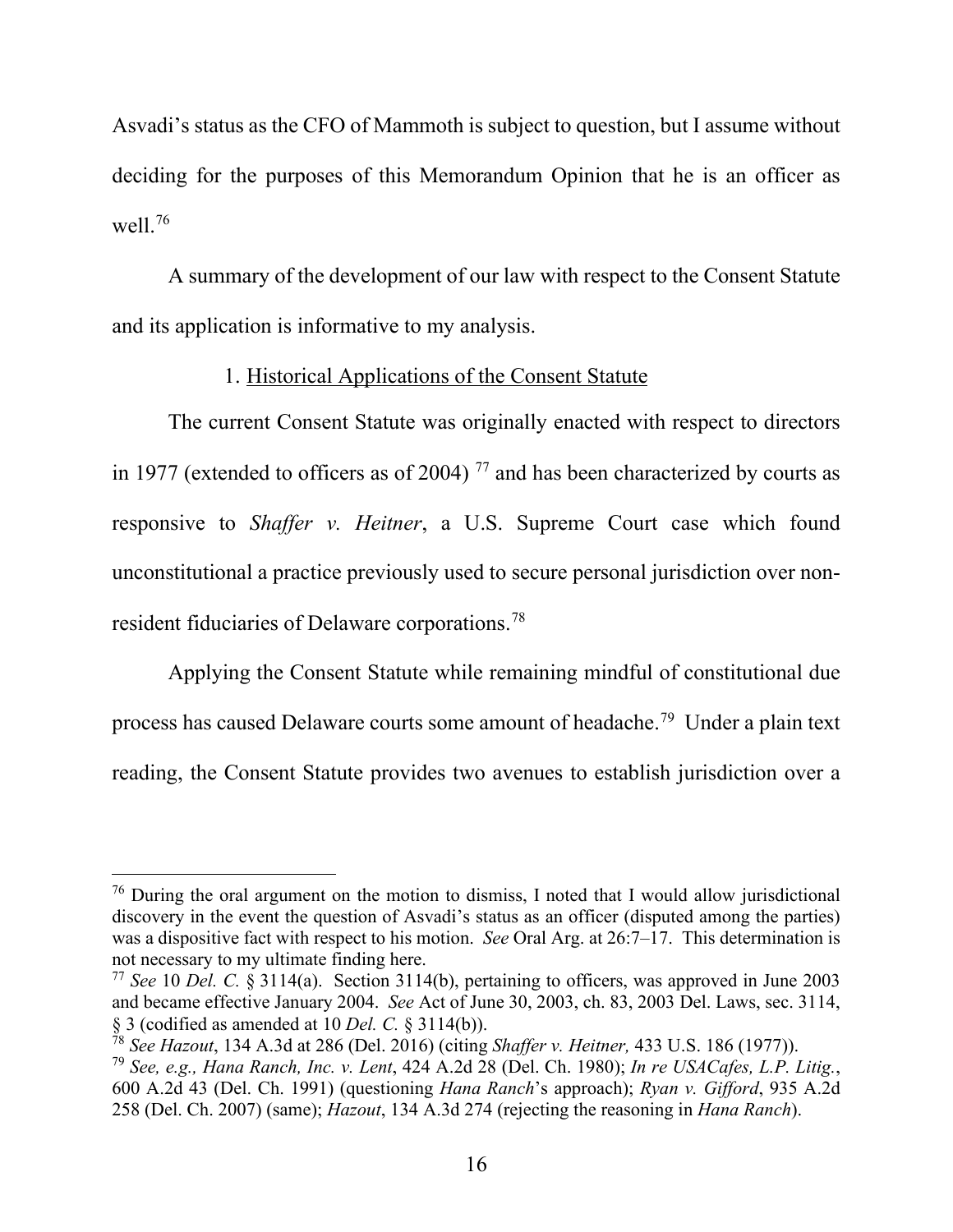Delaware director or officer: (1) actions against such parties for violations of fiduciary duties, sometimes called the "internal affairs" prong;  $80$  and (2) actions wherein the director or officer is a "necessary or proper party" to an action also proceeding against the corporation.

Construing the Consent Statute in 1980, the Court of Chancery in *Hana Ranch*  adopted an approach that essentially read the second "necessary or proper party" prong out of application, finding that "it is the rights, duties, and obligations which have to do with service as a director of a Delaware corporation which make a director subject to personal service in Delaware . . . and not simply that he or she may be both a proper party as well as a director."<sup>81</sup> This narrow interpretation limited the reach of the Consent Statute and avoided any concerns about its facial constitutionality.82

The Court of Chancery followed *Hana Ranch* for many years, though certain opinions suggested that the "necessary or proper party" language could be reinstated with a minimum contacts analysis under *International Shoe*<sup>83</sup> used as the constitutional limiting factor.84

<sup>80</sup> *See Hazout*, 134 A.3d at 278.

<sup>81</sup> *Hana Ranch*, 424 A.2d at 30.

<sup>82</sup> *See Hazout*, 134 A.3d at 286.

<sup>83</sup> *Int'l Shoe Co. v. Wash., Office of Unemployment Comp. & Placement*, 326 U.S. 310 (1945).

<sup>84</sup> *See In re USACafes, L.P. Litig.*, 600 A.2d at 53 (citing *Int'l Shoe,* 326 U.S. 310); *Ryan v. Gifford*, 935 A.2d at 268 n.24 (citation omitted).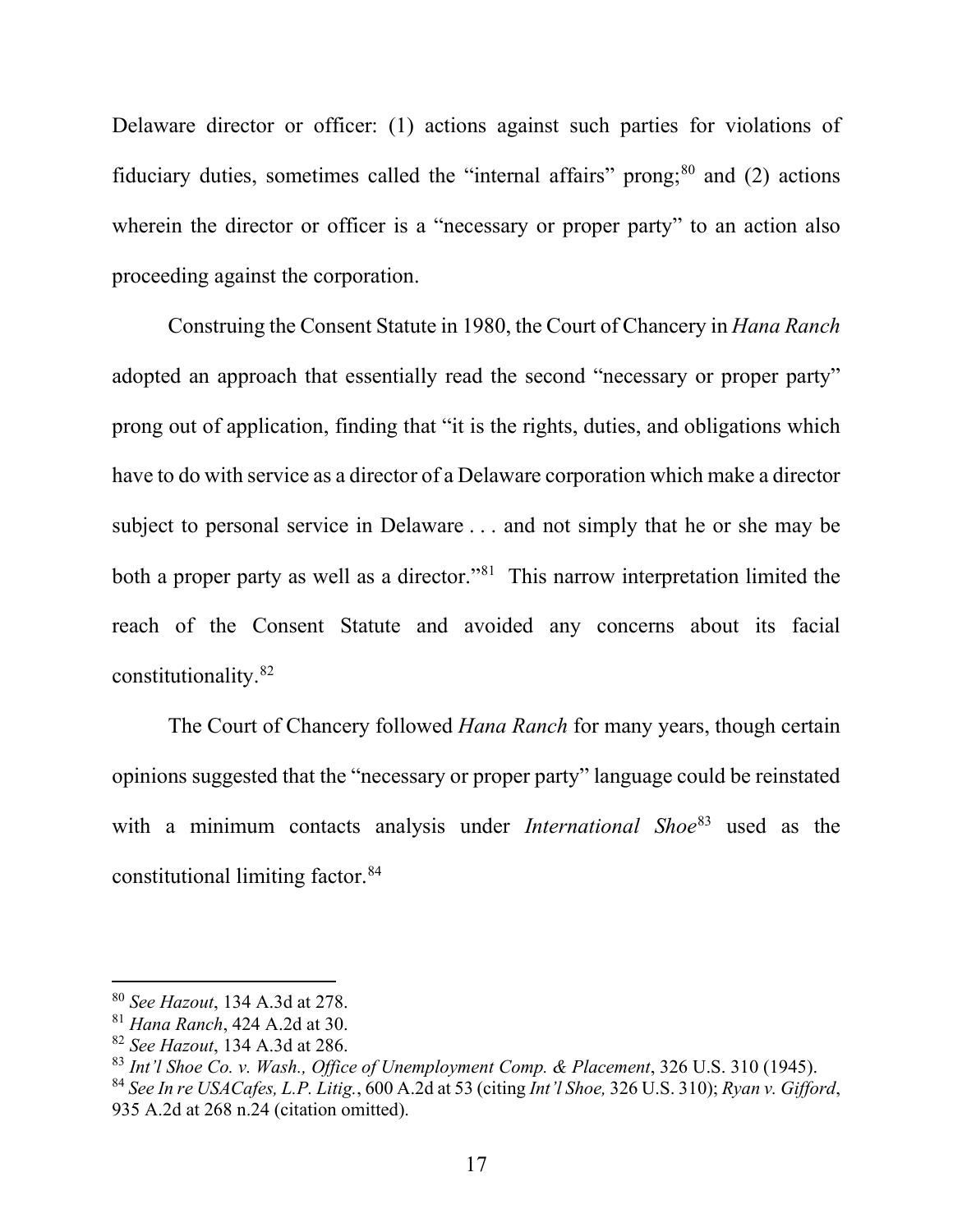The Delaware Supreme Court did not have the opportunity to directly address the *Hana Ranch* case and its progeny until *Hazout v. Tsang Mun Ting* in 2016.85 In doing so, the Delaware Supreme Court noted the disjunctive presentation of the Consent Statute in text, giving rise to the interpretation that "the General Assembly intended there to be two categories of cases to which directors and officers had consented to service."86 The *Hazout* Court considered the "necessary or proper party" provision to "contain[] its own safeguards against overbreadth," as the requirement to *be* a necessary or proper party itself demanded a "close nexus between the claims involving the corporation . . . and the conduct of the nonresident fiduciary."87 The Court also stated that the minimum contacts analysis could, as prior Court of Chancery opinions had noted, act as constitutional protection to provide due process to nonresident directors and officers.88 The Delaware Supreme Court thus rejected the *Hana Ranch* line of caselaw and adopted a plain meaning interpretation of the Consent Statute.89

### 2. The Current Consent Statute Analysis, Applied

By virtue of their status as officers of a Delaware corporation, Delaware has, subject to the minimum contacts due process analysis, personal jurisdiction over the

<sup>&</sup>lt;sup>85</sup> *See Hazout*, 134 A.3d at 289.<br><sup>86</sup> *Id.* at 288.

<sup>86</sup> *Id.* at 288. 87 *See id.* at 289.

<sup>88</sup> *See id.* at 291.

<sup>89</sup> *Id.* at 286; *see also LVI Grp. Invs.*, 2018 WL 1559936, at \*8.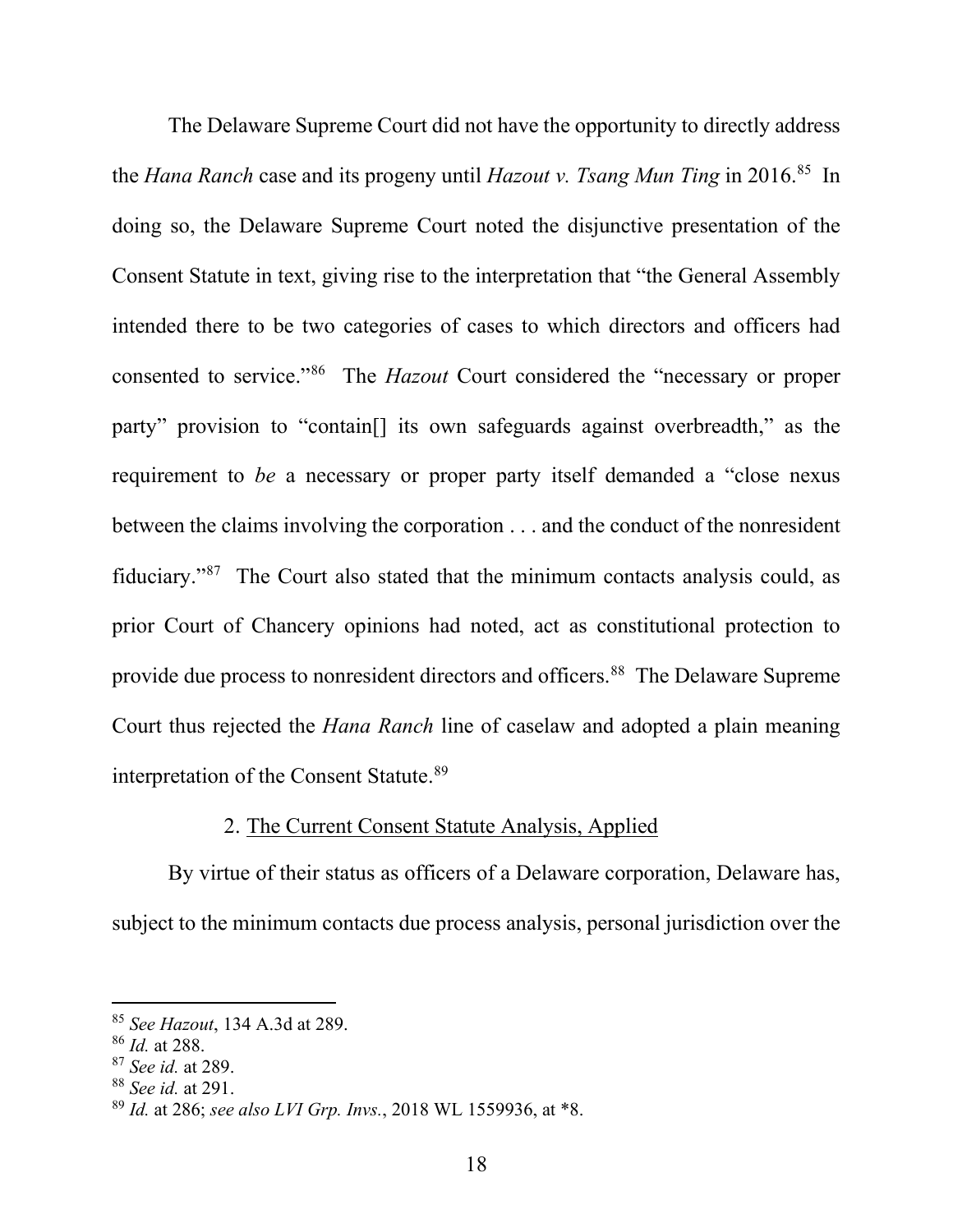Moving Defendants (1) where a civil action or proceeding is brought by or on behalf of, or against Mammoth, and the Moving Defendants are necessary or proper parties; or (2) in any action or proceeding against the Moving Defendants for violation of a duty as officers.<sup>90</sup>

The only substantive claim proceeding against the Moving Defendants in their individual capacities is for tortious interference with the Escrow Agreement.<sup>91</sup> This claim does not arise out of duties the Moving Defendants owed to Mammoth or its stockholders, but instead from torts allegedly committed against BAM.<sup>92</sup> Therefore, any application of the Consent Statute must be conditioned on the Moving Defendants' status as necessary or proper parties to the suit against Mammoth.

It is helpful to examine the cause of action against the Moving Defendants. Corporate officers are not liable for breach of contracts entered by the corporation to which they have not bound themselves personally.<sup>93</sup> Here, the Moving Defendants are alleged to have tortiously interfered with the Escrow Agreement among the Plaintiff, MSBA and Mammoth.<sup>94</sup> Such an action will not lie against a

<sup>90</sup> *See Hazout*, 134 A.3d at 277 (citing 10 *Del. C.* § 3114(b)).

<sup>&</sup>lt;sup>91</sup> See generally Compl. The Complaint also names the Moving Defendants, cryptically, in a count seeking a declaration of the rights of the parties under the Escrow Agreement. *See id.*

<sup>&</sup>lt;sup>92</sup> *Id.*  $\P$  122 ("Hilton's, Asvadi's ... tortious conduct has caused, and will continue to cause, damages and harm to BAM . . . .").

<sup>93</sup> *E.g.*, *Wallace v. Wood*, 752 A.2d 1175, 1180 (Del. Ch. 1999).

<sup>94</sup> *See generally* Compl.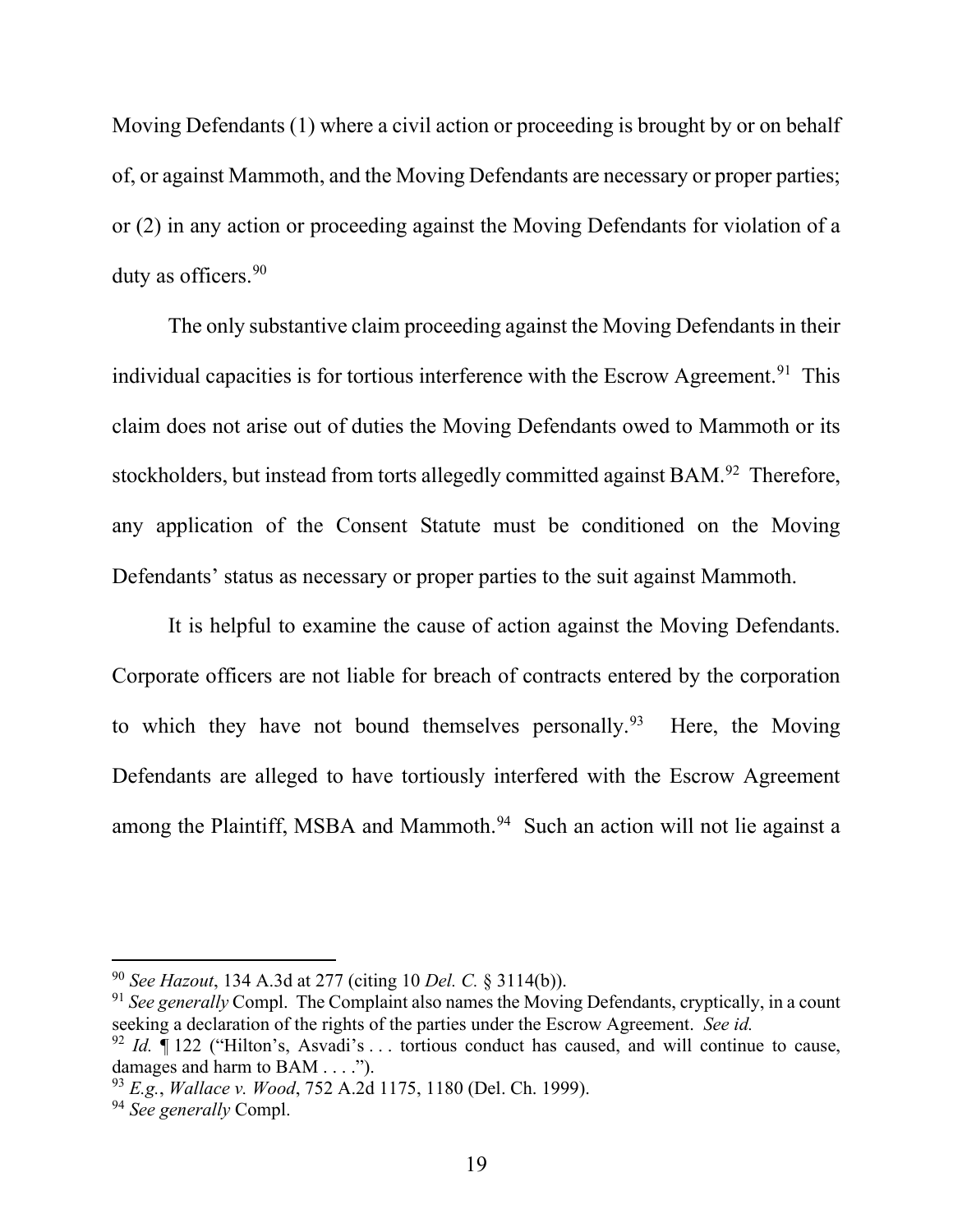corporate officer who in such capacity causes the company to act in breach of contract:

> [E]mployees acting within the scope of their employment are identified with the [corporate] defendant [its]self so that they may ordinarily advise the defendant to breach [its] own contract without themselves incurring liability in tort . . . . This rationale is particularly compelling when applied to corporate officers as their freedom of action directed toward corporate purposes should not be curtailed by fear of personal liability. 95

In order, I assume, to plead around this problem, the Complaint avers that the Moving Defendants "were acting in their own interests and *outside the scope of their duties to Mammoth*" at all times pertinent.<sup>96</sup> This statement is completely conclusory; no facts are pled to bolster this assertion. In any event, in this independent capacity, per the Complaint, the Moving Defendants caused MSBA to breach the Escrow Agreement by "causing or permitting" it to release the funds in escrow, to disregard BAM's instructions, and to breach its fiduciary duties to the Plaintiff.<sup>97</sup> These allegations also appear to be entirely conclusory; notably, the issue of whether a cause of action has been pled is not before me. For this jurisdictional

<sup>95</sup> *Id.* at 1182–83 (internal quotations omitted); *see also Kuroda*, 971 A.2d at 884; *Bhole, Inc. v. Shore Invs., Inc.*, 67 A.3d 444, 453 (Del. 2013) (quoting *Shearin v. E.F. Hutton Grp., Inc.,* 652 A.2d 578, 590 (Del. Ch. 1994)) (standing for proposition that a party cannot be liable for both breach of contract and for inducing that breach via tortious interference); *Bandera Master Fund LP v. Boardwalk Pipeline Partners, LP*, 2019 WL 4927053, at \*28 (Del. Ch. Oct. 7, 2019) (same); *WyPie Invs., LLC v. Homschek*, 2018 WL 1581981, at \*14 (Del. Super. Ct. Mar. 28, 2018) (same). <sup>96</sup> Compl. ¶ 120 (emphasis added).

<sup>&</sup>lt;sup>97</sup> *Id.*  $\P$  117. Curiously, the Complaint also seeks damages from the Moving Defendants for allegedly causing *Mammoth* to breach its contractual obligation to reimburse the Plaintiff for MSBA's misfeasance; the Complaint does not explain how the Moving Defendants did so outside the scope of their duties as officers of Mammoth, however. *See id.* ¶¶ 80–89.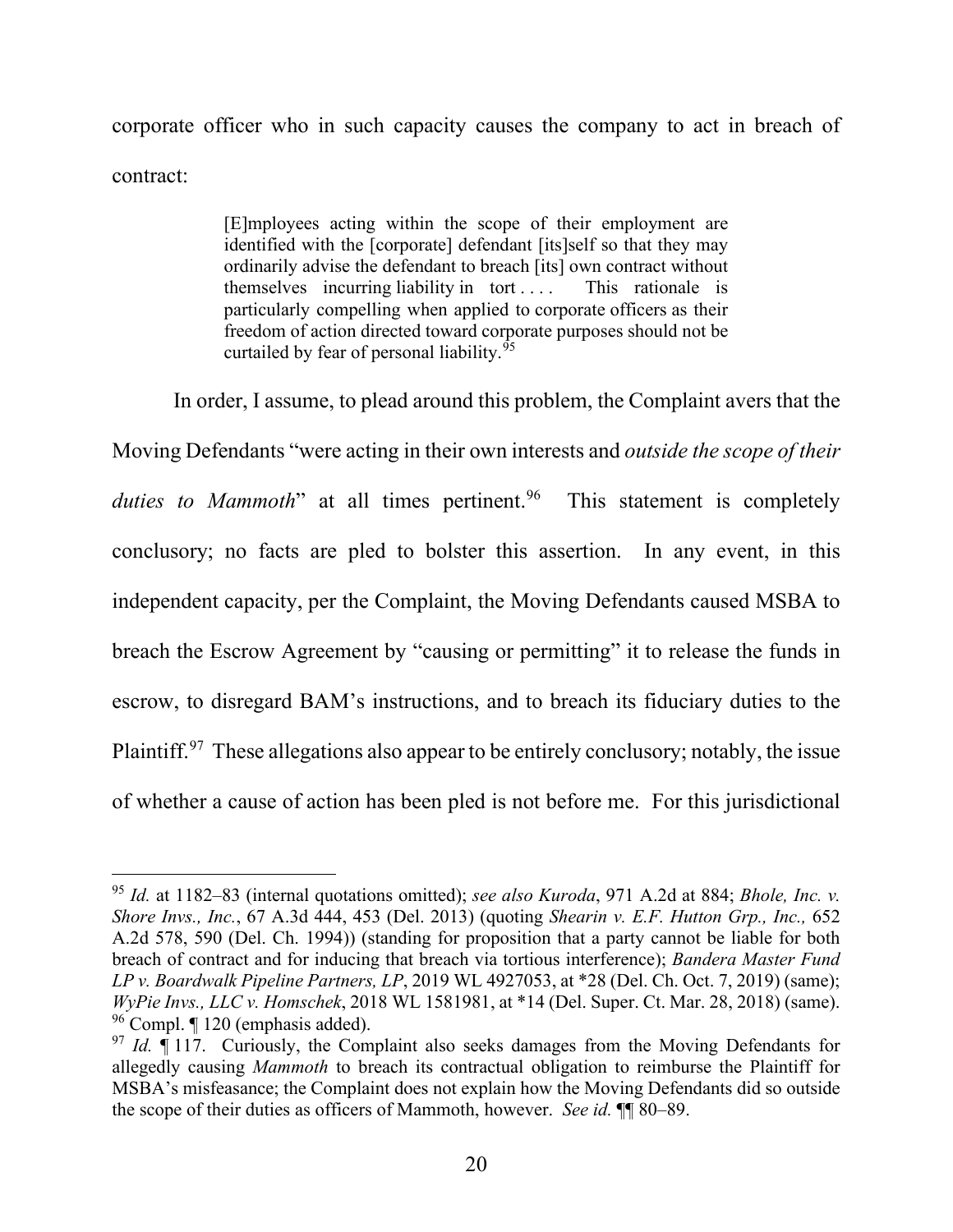issue, however, it is pertinent that the allegations to which the Moving Defendants are being asked to respond were, as explicitly averred in the Complaint, *not* taken in connection with their roles at Mammoth. That is, the Moving Defendants' complained-of actions were not taken in connection with the roles for which they consented to jurisdiction under Section 3114. I turn to that statutory analysis.

In order for Section 3114 to apply here, the Moving Defendants must be necessary or proper parties to the cause of action against Mammoth. A party is a "necessary" party if her rights must be ascertained and settled before the rights of the parties to the lawsuit can be determined.<sup>98</sup> A party is "proper" if she has a "tangible legal interest in the matter" separate from the corporation's,  $99$  and if the claims against her arise out of the same facts and occurrences as the claims against the corporation.<sup>100</sup>

The Moving Defendants are proper parties under this construction. The claim against Hilton and Asvadi as individuals for tortious interference establishes tangible legal interests in the lawsuit separate from those of Mammoth, although they arise out of the same set of alleged facts. Thus, the Consent Statute is a proper statutory basis for finding that Delaware courts have jurisdiction over the Moving Defendants.

<sup>98</sup> *See LVI Grp.*, 2018 WL 1559936, at \*8 (citing *Hazout*, 124 A.3d at 289).

<sup>99</sup> *Id.* (citing *Hazout,* 124 A.3d at 292).

<sup>100</sup> *Hazout*, 124 A.3d at 292.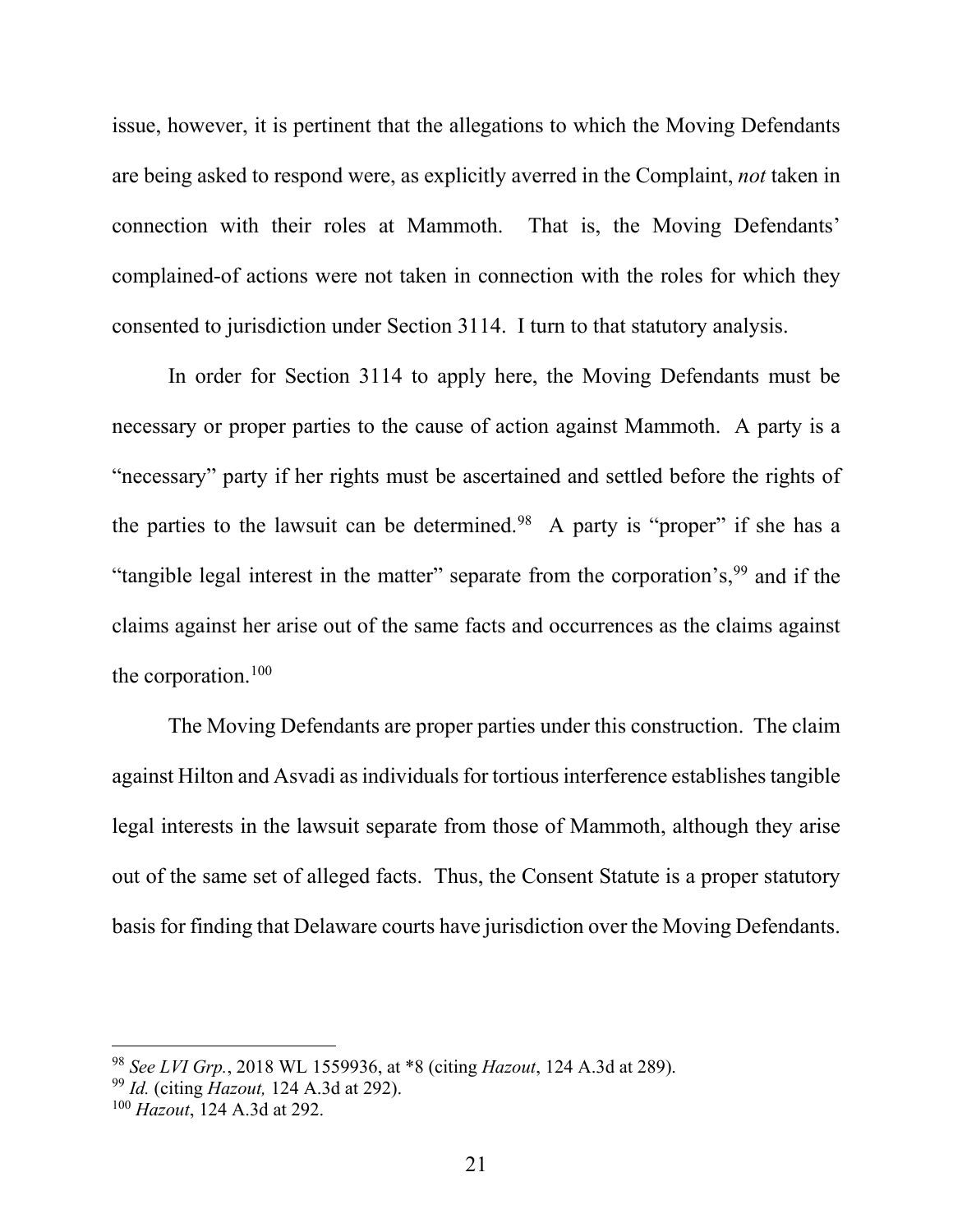Before concluding that Delaware has personal jurisdiction over the Moving Defendants, I must conduct the minimum contacts constitutional check on due process. The Delaware Supreme Court in *Hazout* identified the minimum contacts test as the appropriate method for ensuring that the Consent Statute did not confer overbroad personal jurisdiction.101 Ultimately, in *Hazout*, the Delaware Superior Court found (and the Delaware Supreme Court affirmed) that Hazout had accepted duties under Delaware law by accepting a position as a fiduciary of the corporation, which the state of Delaware had an interest in enforcing.<sup>102</sup> The underlying transaction giving rise to claims against Hazout involved a change in corporate control, bolstering the finding that personal jurisdiction over Hazout was appropriate under the minimum contacts analysis.<sup>103</sup> However, the Supreme Court's opinion notes that "one can conceive of cases where applying the plain terms of the Necessary or Proper Party Provision might compromise a nonresident fiduciary's due process rights," and describes a potential example scenario in the attendant footnote:

> For example, if plaintiffs attempted to drag corporate officers and directors into Delaware by naming them as defendants in a products liability case where the products had been designed and distributed from a state other than Delaware to diverse consumers, most of whom were in states other than Delaware, the minimum contacts test would provide substantial protection. It would be constitutionally questionable, to say the least, for Delaware to exercise personal

<sup>102</sup> *Id.* at 284.

<sup>101</sup> *Id.* at 291.

<sup>103</sup> *Id.* at 277, 293.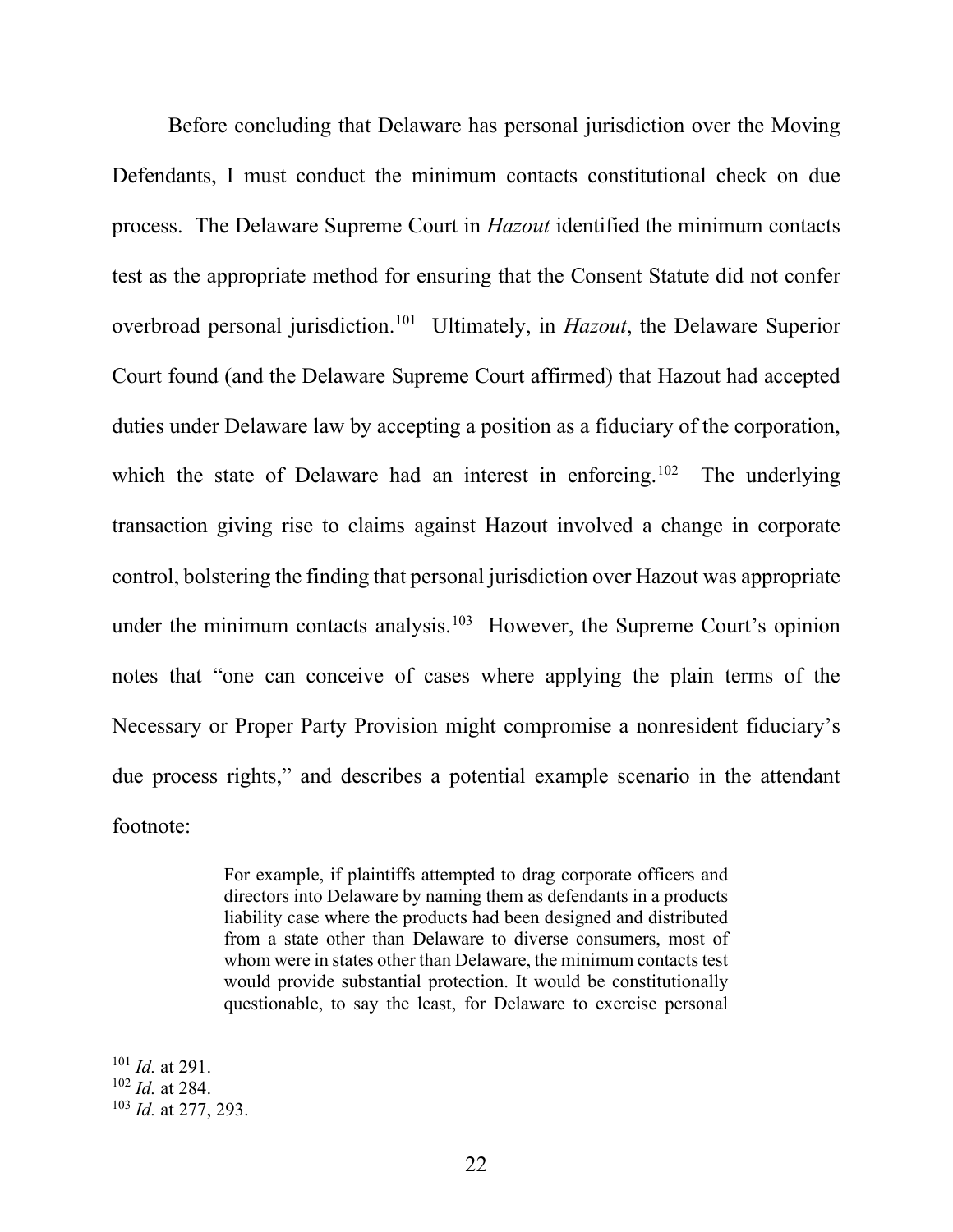jurisdiction when Delaware's status as the state of incorporation had no rational connection to the cause of action, where the conduct is governed by the laws of other states, and where there is no reason why a corporate fiduciary should expect to be named as a party at all, much less in a suit where the underlying conduct and claims have no rational connection to Delaware and provide no rational basis for Delaware to apply its own law  $\dots$ .<sup>104</sup>

This footnote is illustrative here, where the contract giving rise to claims is a garden-variety commercial contract, rather than one necessarily implicating Delaware interests. The Delaware Superior Court analyzed the *Hazout* footnote in *Turf Nation v. UBU Sports, Inc.*, which presented a somewhat similar factual scenario to the one at hand.<sup>105</sup> In *Turf Nation*, the plaintiff sought personal jurisdiction over the defendant, a Delaware officer, under both the Consent Statute and Delaware's long-arm statute.<sup>106</sup> The Superior Court determined that the defendant might have been a necessary or proper party to the action, but that the minimum contacts were insufficient to confer jurisdiction, emphasizing that "the Court must examine whether the exercise of personal jurisdiction is consistent with the person's constitutional expectations of due process."<sup>107</sup>

In assessing the *Hazout* footnote, the *Turf Nation* court noted that the plaintiff's claims were brought under the law of various states—none of which were Delaware—and that the actions purportedly giving rise to said claims occurred in

<sup>104</sup> *Id.* at 291, 291 n.60.

<sup>105</sup> 2017 WL 4535970 (Del. Super. Oct. 11, 2017).

<sup>&</sup>lt;sup>106</sup> *See id.* at \*6–\*10 (considering both theories).

 $107$  *Id.* at \*9.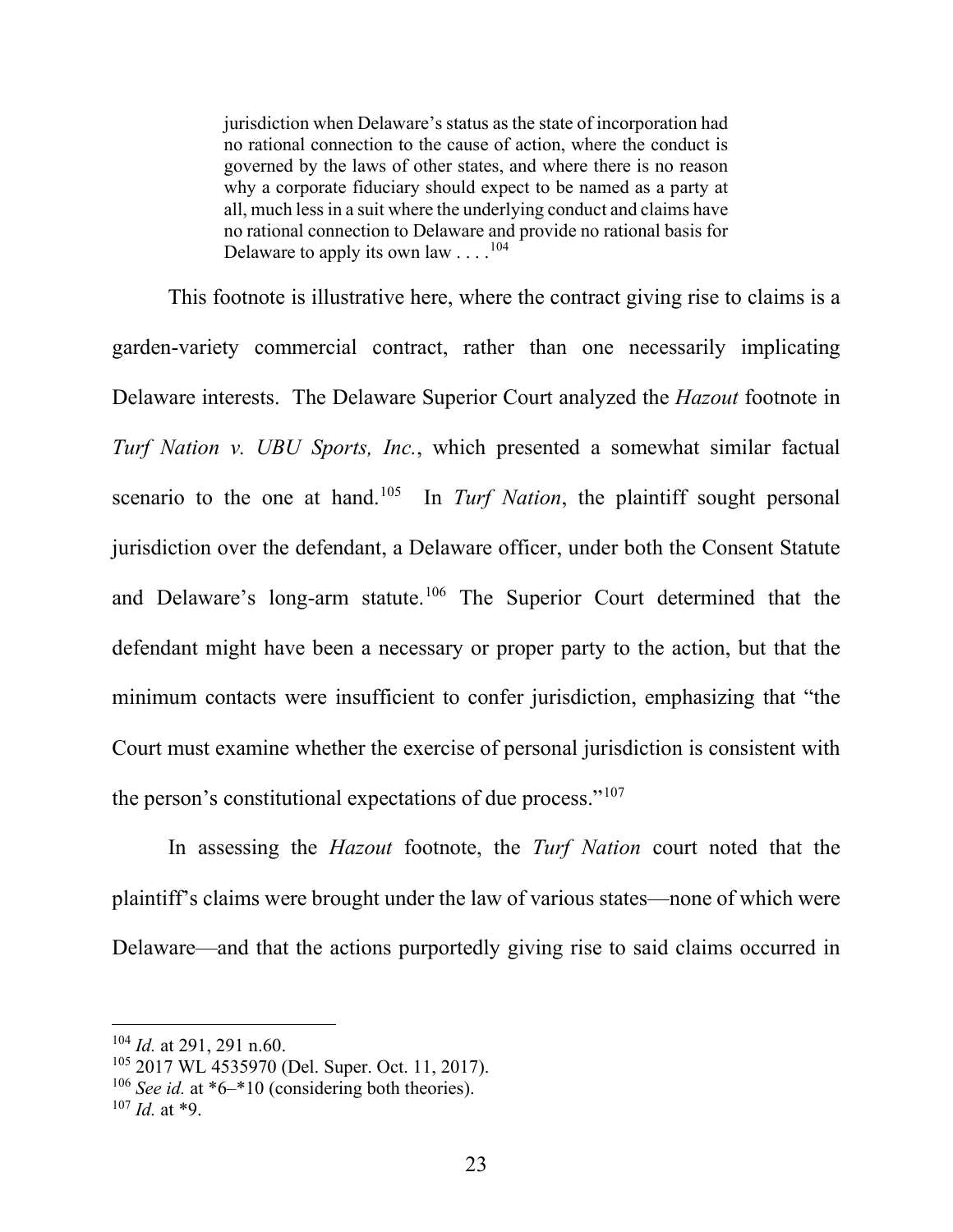multiple non-Delaware states.<sup>108</sup> Further, while the plaintiff and defendant entities were each incorporated in Delaware, both principal places of business were elsewhere.<sup>109</sup> Finally, the agreement at issue, which was a Manufacture and Supply Agreement, applied Georgia law, rather than Delaware law.<sup>110</sup>

The Superior Court found that there was thus no "rational connection to Delaware other than the place of incorporation of [the plaintiff and defendant entities]," specifying that "[t]he wrongs alleged here are either tort claims or breach of contract claims unconnected with the internal affairs or corporate governance of a Delaware corporation."111 It also rejected an efficiency argument made by the plaintiff, which pointed out that a second lawsuit would need to be filed if personal jurisdiction was not found.<sup>112</sup> The court referred to that equitable argument as "weaken[ed]" given that the plaintiff was the one who initiated the civil action in Delaware.<sup>113</sup>

The reasoning of the *Turf Nation* court stands in helpful parallel to my thinking here. In the instant case, Hilton and Asvadi were officers of a Delaware corporation (with a principal place of business in California),  $114$  but the action does

- <sup>109</sup> *Id.*
- $110$  *Id.*
- $^{111}$  *Id.*
- $112$  *Id.*
- <sup>113</sup> *See id.*

<sup>108</sup> *Id.* 

<sup>114</sup> *See* Compl. ¶ 15.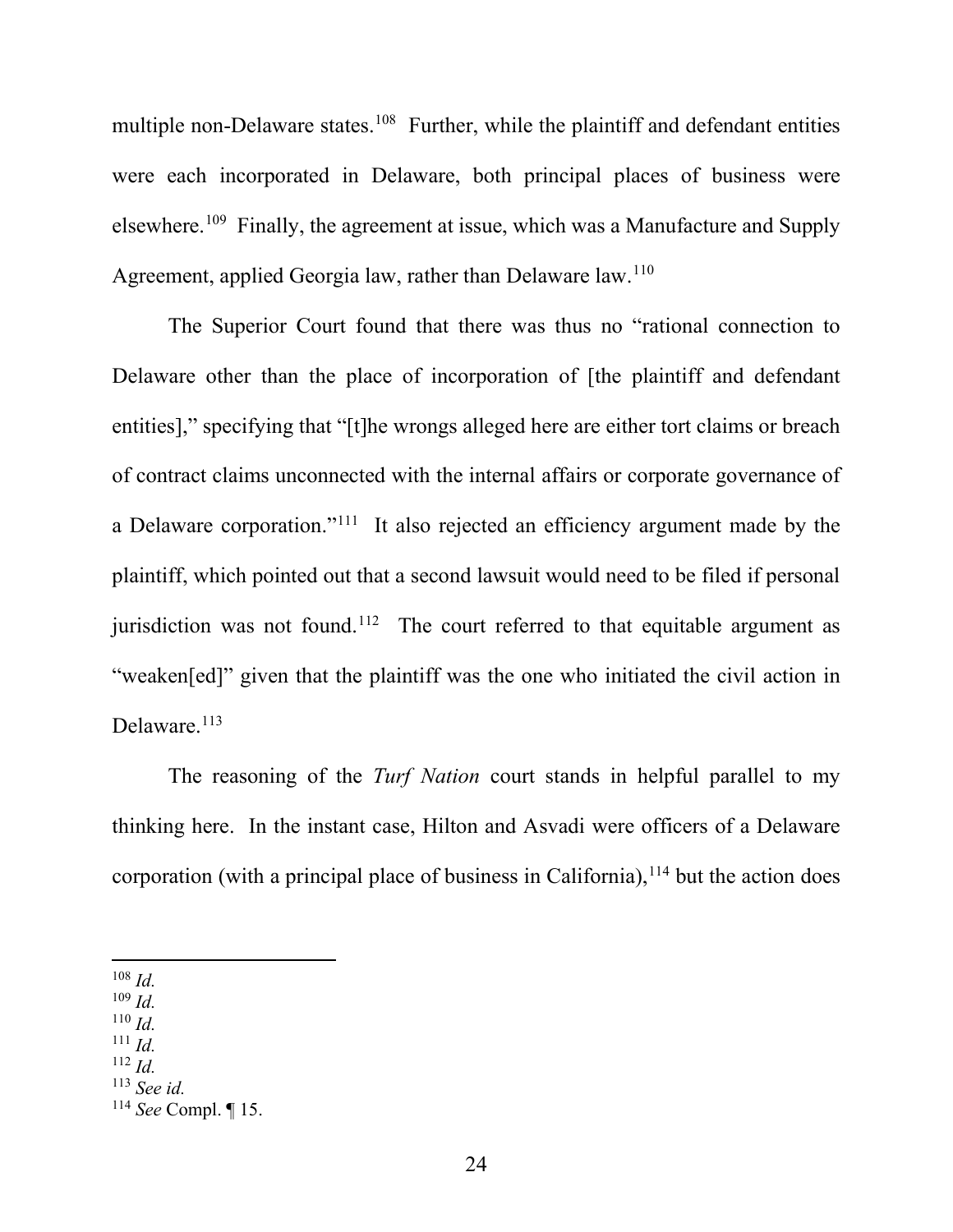not involve the entity's status as a corporate citizen of Delaware. As in the *Hazout*  hypothetical, the contract at issue is simply commercial, and does not involve the vindication of the General Corporation Law of Delaware.<sup>115</sup> Similarly, the negotiation of the Escrow Agreement, though carried out by officers of a Delaware entity, does not implicate Delaware's corporate law in the manner that negotiating a change of control agreement would.<sup>116</sup> The Escrow Agreement was also not to be performed in Delaware, but instead in Utah, where the escrow account was located.<sup>117</sup> The distribution of the escrow account by the Escrow Agent, a Utah corporation, to the seller Universal, a Malaysian supplier, would not have implicated Delaware interests in any way.118

Delaware has no real interest in this case other than the exercise of personal jurisdiction over officers and directors, which is, in my view, insufficient in light of the constitutional due process rights owed to the Moving Defendants. As in *Turf Nation*, the only harms alleged to have been committed by the Moving Defendants sound in tort $119$ —they are not fiduciary duties, nor do they implicate corporate

<sup>115</sup> *Compare Hazout*, 134 A.3d at 291 n.60 (discussing a products liability contract) *with LVI Grp. Invsts.,* 2018 WL 1559936 (discussing a change of control contract).

<sup>116</sup> Defs. Ryan Hilton and Amir Asvadi's Reply to Pl.'s Opp'n Defs.' Mot. to Dismiss 8, Dkt. No. 32 [hereinafter "RB"]; *see generally Hazout,* 134 A.2d 275 (finding personal jurisdiction in the context of a change of control transaction); *LVI Grp. Invsts.*, 2018 WL 1559936 (same).

<sup>117</sup> *See* Compl., Ex. A, at 1 (identifying a Chase bank with address in Utah as the destination for the wire).

<sup>&</sup>lt;sup>118</sup> *See id.* (identifying the Escrow Agent as a Utah corporation and the Sellers as Malaysian entities).

<sup>119</sup> *Turf Nation*, 2017 WL 5435970, at \*9.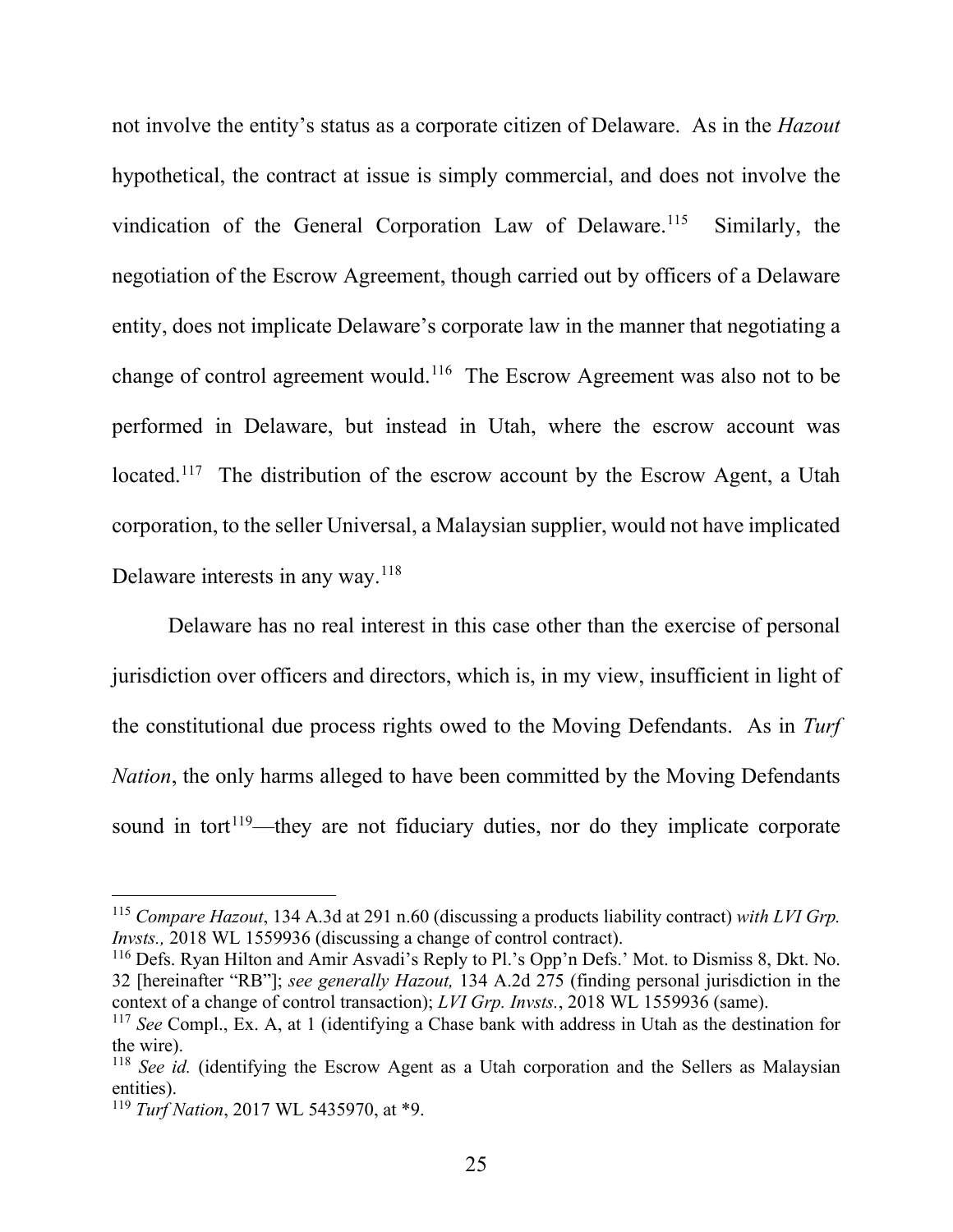governance practices. And the actions allegedly giving rise to their liability were not taken as officers of Mammoth.

Admittedly, the Delaware Supreme Court (and the *Turf Nation* court) identified the governing law of the agreement as a factor for consideration,  $120$  and the Escrow Agreement at hand identified Delaware law as the governing law and selected Delaware as the forum for settling associated disputes.<sup>121</sup> I have considered these facts, but they are not dispositive, and they do not persuade me that personal jurisdiction should be extended over the Moving Defendants here. Many commercial contracts adopt Delaware law and include Delaware forum selection clauses, as Delaware has a well-known, settled, and (at times) easy to construe body of law that can be applied by courts anywhere. No additional connection to Delaware has been alleged that signifies this choice of law provision might have had special import to the parties, or that provides a reason for the Moving Defendants to anticipate *personal* jurisdiction over them in Delaware. I conclude that the selection of Delaware as the forum for disputes and the governing body of law is not dispositive here, where the individuals against whom the forum selection and governing law clauses would be construed were not party to the contract (the

<sup>120</sup> *Hazout*, 134 A.3d at 291 n.60.

<sup>121</sup> *See supra* notes 34–37 and accompanying text.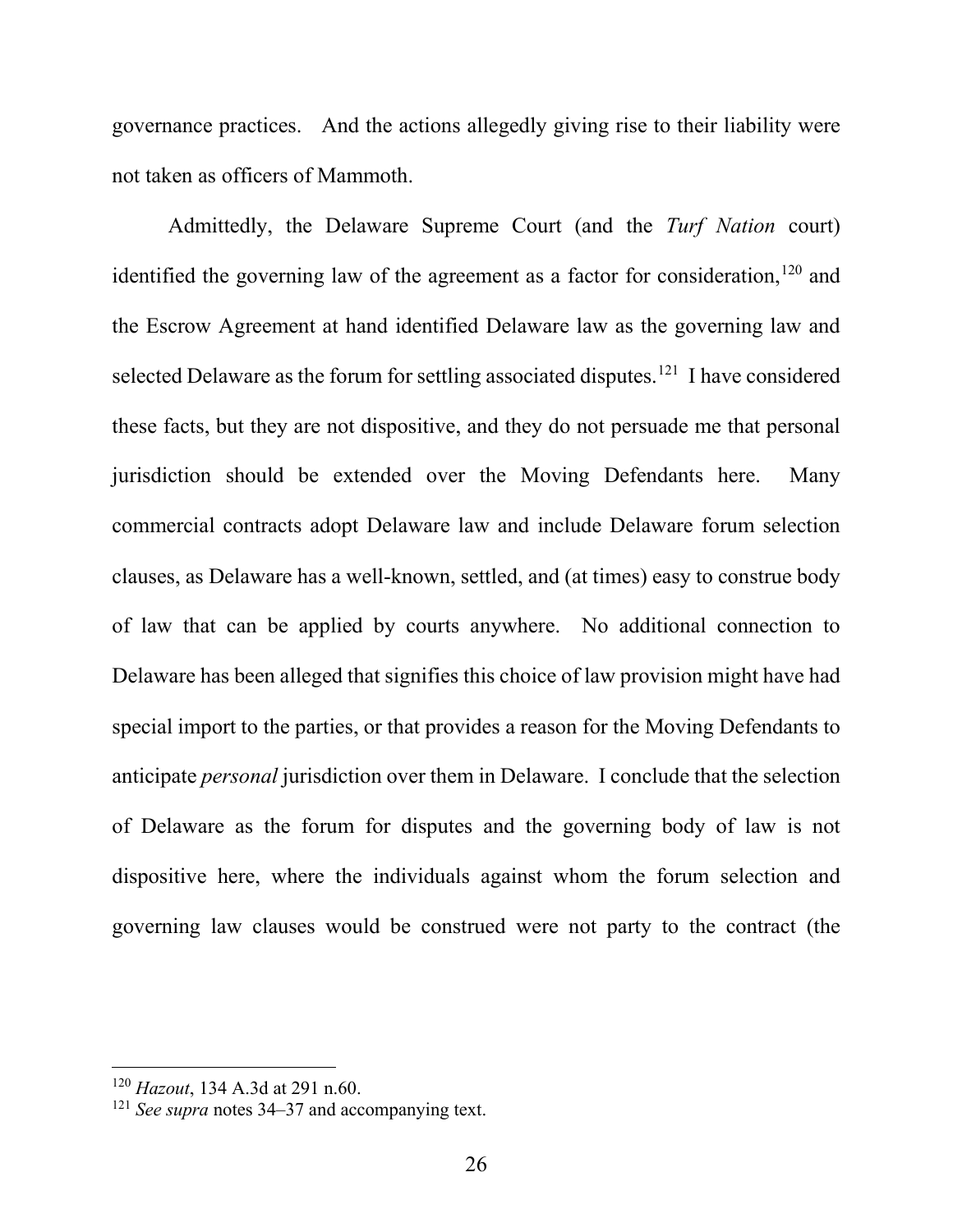Plaintiff's contention that the Moving Defendants are nonetheless bound by the contractual forum selection is addressed *infra*).

In its argument in favor of personal jurisdiction, the Plaintiff cites to this Court's decision in *Deutsch v. ZST Digital Networks, Inc*. 122 In that case, non-party corporate fiduciaries who caused a defendant corporation to violate a court order were subject to answer for contempt of court, and raised lack of personal jurisdiction as a bar.123 The *Deutsch* court applied the Consent Statute.124 It found that the fiduciaries were proper parties to the litigation, such that the Consent Statute provided a statutory predicate for personal jurisdiction, and then examined due process.125 Citing *Hazout*, the court found that, as in that case, the fiduciaries were being held accountable for taking action (or failure to take action) in their roles as directors and officers of a Delaware corporation.<sup>126</sup> As such, they were on notice that "they could be haled into the Delaware Courts to answer for alleged breaches of the duties imposed on them by the very laws which empower[] them to act in their corporate capacities."127 Accordingly, due process was satisfied.128 But *Deutsch* is, for that very reason, not applicable here. The actions allegedly resulting in liability

<sup>122</sup> 2018 WL 3005822 (Del. Ch. June 14, 2018).

<sup>123</sup> *See id.* at \*1, \*11.

 $124$  *Id.* at \*11.

 $125$  *Id.* at \*11–\*12.

<sup>126</sup> *Id.* at \*12 (citing *Hazout*, 134 A.3d at 292).

<sup>127</sup> *Id.* (citing *Armstrong*, 423 A.2d at 176).

<sup>128</sup> *See id.*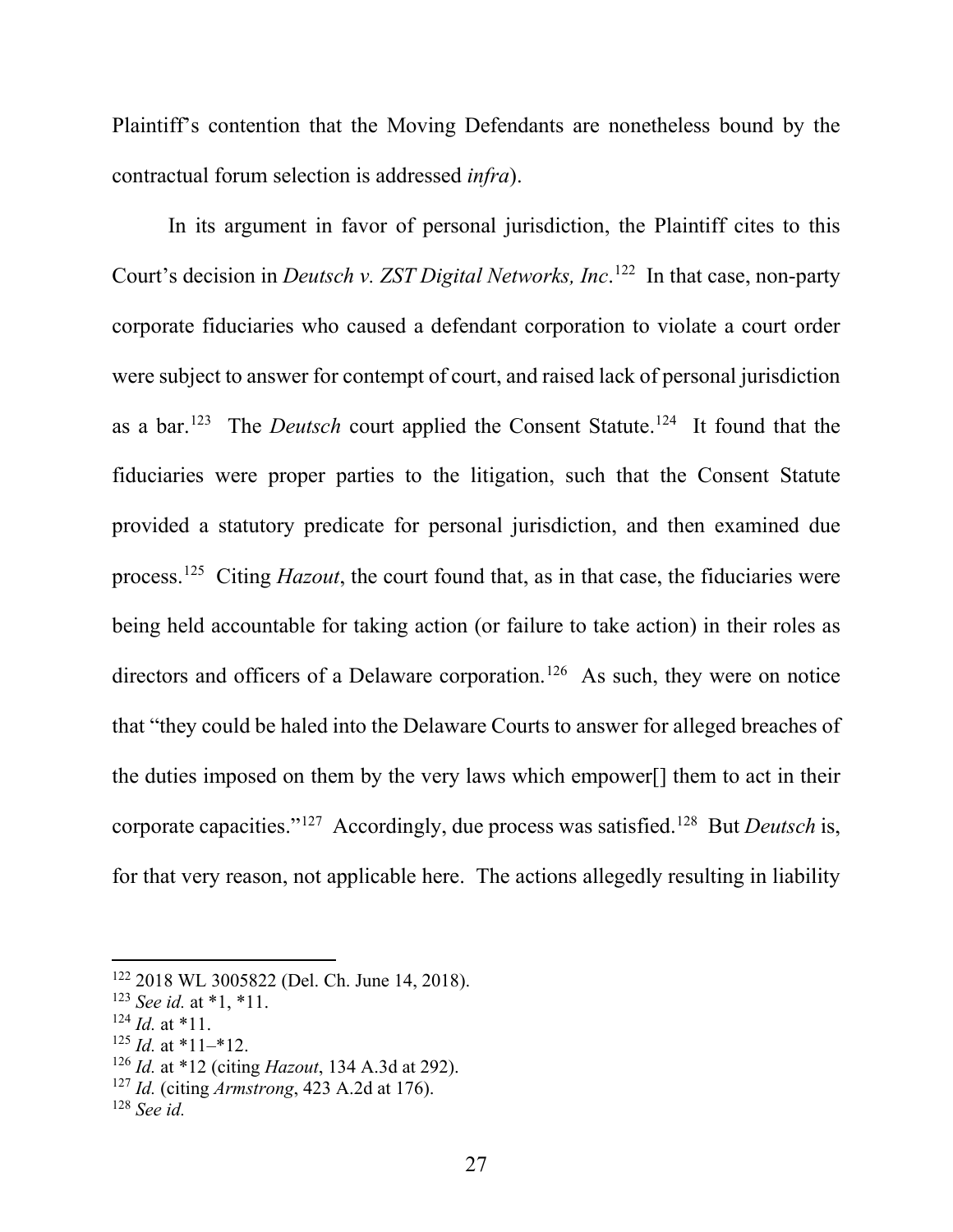for the Moving Defendants were, explicitly per the Complaint, taken in their individual interests "outside the scope of their duties to Mammoth."129 Because the complained-of actions were expressly outside the scope of the Moving Defendants' corporate power as officers, and given the paucity of other contacts with Delaware, it would not comport with due process to that find minimum contacts exist with respect to the Moving Defendants here.

The Consent Statute provides a statutory jurisdictional predicate under *Hazout*, but I am not satisfied that either of the Moving Defendants' contacts with Delaware is sufficient to subject him to personal jurisdiction in Delaware courts. As such, specific personal jurisdiction cannot lie under the Consent Statute.

# *C. Personal Jurisdiction Under a Forum Selection Clause*

Another avenue for finding personal jurisdiction over the Moving Defendants is establishment of personal jurisdiction under the forum selection clause. Unlike the analysis under Section 3114, above, where parties have consented contractually to jurisdiction, due process is satisfied *a priori.*130 Importantly, neither of the Moving Defendants were parties to or signed, in an individual capacity, the Escrow Agreement that contains the clause in this case.<sup>131</sup> To find personal jurisdiction over a non-signatory to a transaction document containing a forum selection clause, I

 $129$  Compl.  $\P$  120.

<sup>130</sup> *Ruggiero*, 948 A.2d at 1132 (citations omitted).

<sup>&</sup>lt;sup>131</sup> *See supra* note 33 and accompanying text.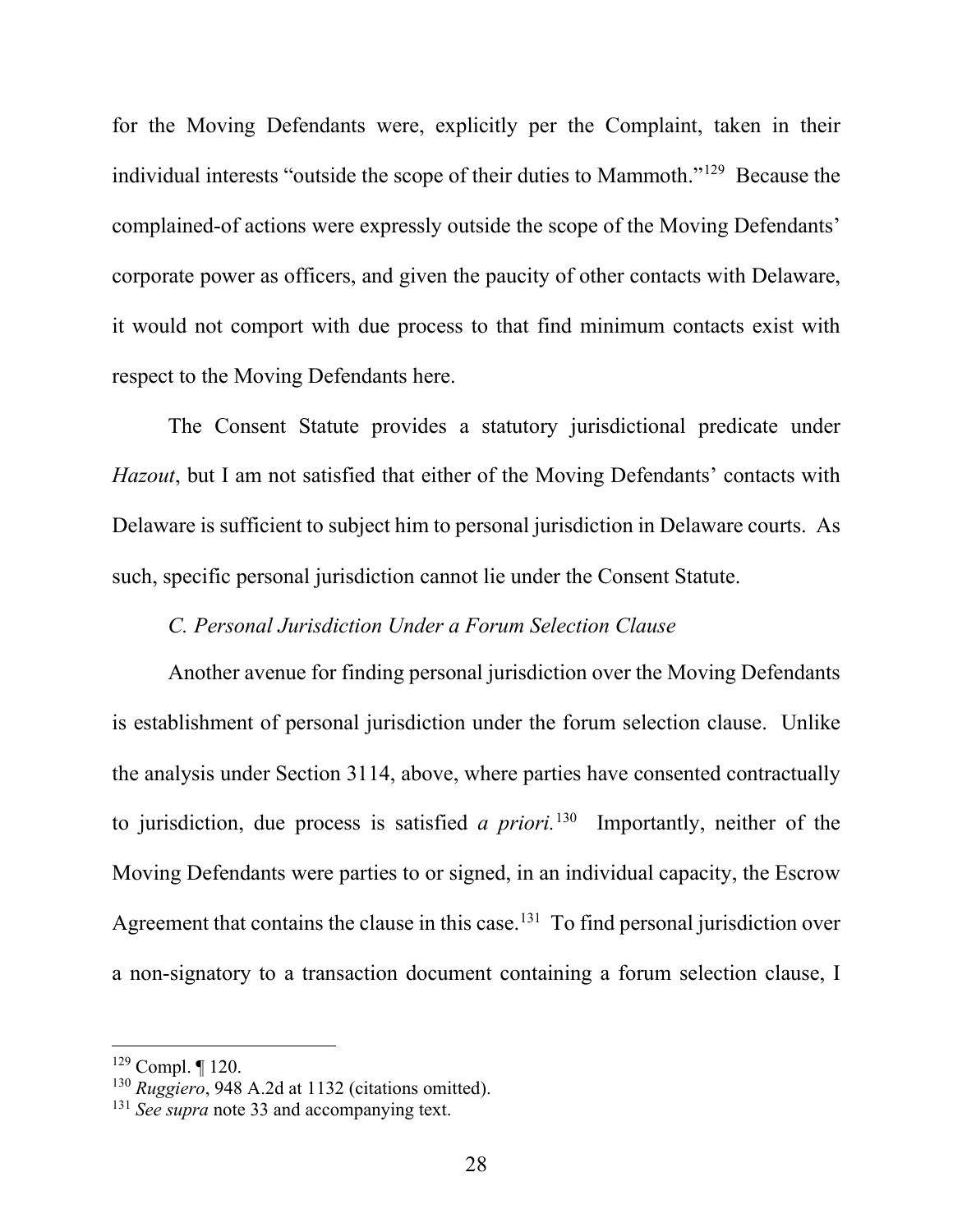must assess the following three requirements: (1) whether the forum selection clause is valid; (2) whether the defendant is a third-party beneficiary or is "closely related to" the contract; and (3) whether the claim arises from the defendant's standing relating to the agreement.<sup>132</sup>

Elements (1) and (3) were not contested in the papers or at oral argument by the Moving Defendants, and for purposes of this motion I assume that they are satisfied.<sup>133</sup> Further, the Plaintiff has not pled that the Moving Defendants are thirdparty beneficiaries of the Escrow Agreement.<sup>134</sup> Thus, to resolve the question of personal jurisdiction, I must determine whether the Moving Defendants were "closely related" to the Escrow Agreement such that its forum selection clause should be binding upon them and such that this Court has personal jurisdiction over them. I find that the Moving Defendants were not so closely related to the Escrow Agreement as to confer personal jurisdiction. My reasoning follows.

<sup>132</sup> *See supra* note 68 and accompanying text; *but see Fla. Chem. Co., LLC v. Flotek Indus., Inc.*, 2021 WL 3630298, at \*2 (Del. Ch. Aug. 17, 2021) (declining to apply the "same-agreement rule", here referred to as element (3), for purposes of enforcing a forum selection provision against a non-signatory). *Florida Chemical* did not address the question of whether the forum selection provision was sufficient to confer personal jurisdiction over the non-signatory, and in any event, the parties have not disputed element (3) in the instant case.

<sup>133</sup> *See generally* RB; *see also* Oral Arg.

<sup>&</sup>lt;sup>134</sup> The Plaintiff's Complaint refers to the Defendants as "parties and beneficiaries" but does not identify them as *third-party* beneficiaries or identify supporting reasoning for this statement. *See*  Compl. ¶ 23.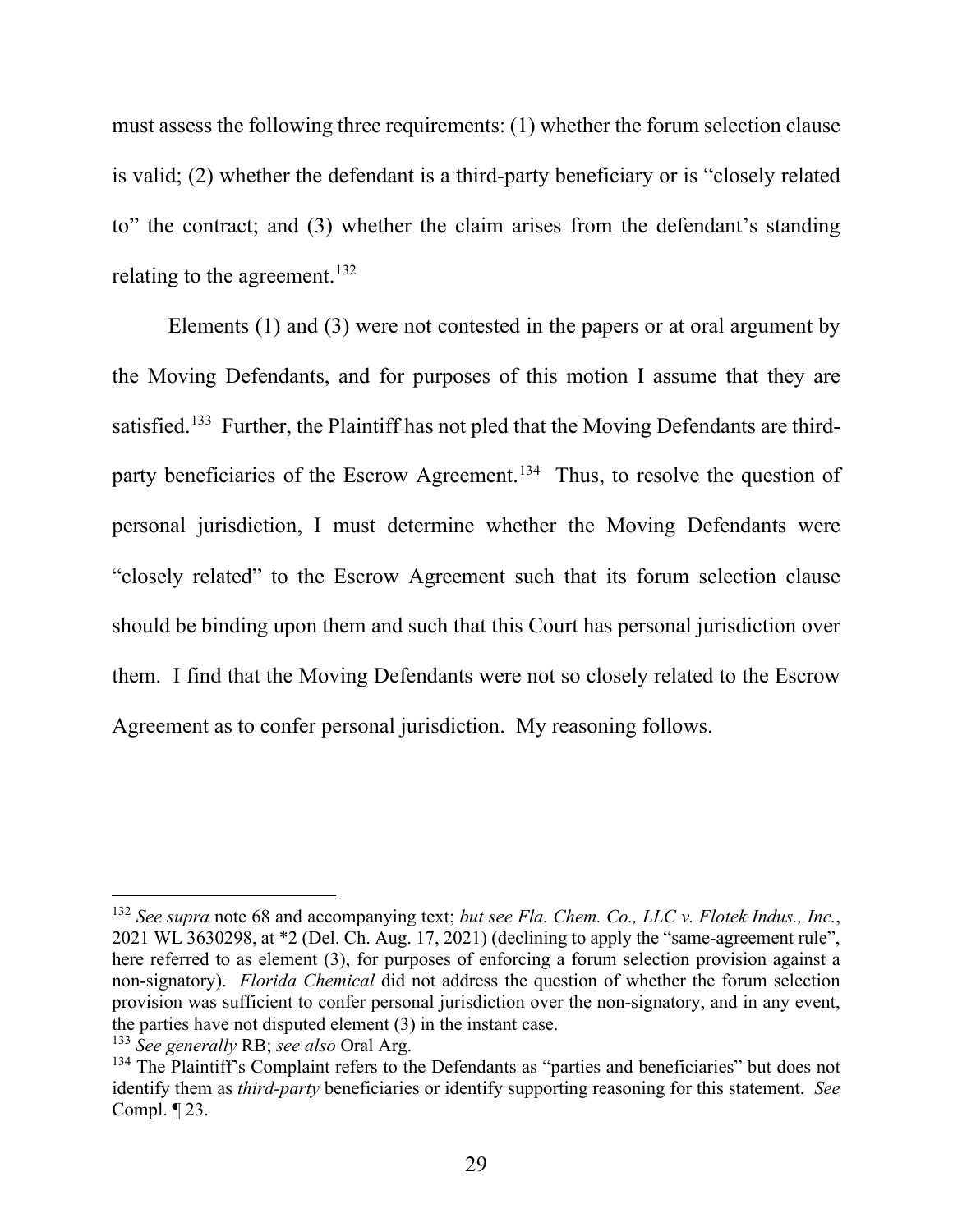### 1. The Closely Related Test

Delaware caselaw provides two ways in which a non-signatory to an agreement containing a forum selection clause can be "closely related" such that the clause binds the non-signatory.<sup>135</sup> First, the non-signatory can receive a "direct benefit" from the agreement.<sup>136</sup> Alternatively, I can find that it was "foreseeable" that the Moving Defendants would be haled into Court in Delaware.<sup>137</sup> I consider each option in turn.

# *a. Did the Moving Defendants Receive a Direct Benefit?*

The Plaintiff's papers do not explicitly argue that the Moving Defendants received a direct benefit from the Escrow Agreement.<sup>138</sup> The Plaintiff alleged that the small size of Mammoth, as a corporation, and Hilton's role as CEO and founder, led to a reasonable inference that Hilton, at least, had a "substantial" stake in Mammoth and exercised "considerable control" over the corporation, but did not expressly state that a benefit was received by Hilton as a result.<sup>139</sup> At oral argument, BAM's counsel indicated that there was a "suspicion" that some of the money in escrow "may have made its way into the hands of some of the defendants," but was not able to cite to allegations in the Complaint.<sup>140</sup> In any event, the receipt of the

<sup>135</sup> *See Neurvana*, 2019 WL 4464268, at \*1.

<sup>136</sup> *See id.* 

<sup>137</sup> *See id.* at \*4.

<sup>138</sup> *See generally* AB.

<sup>139</sup> Notably, Asvadi is not mentioned in this sentence. *See id.* at 13, 13 n.7.

<sup>140</sup> *See* Oral Arg., 34:13–24, 35:1–2.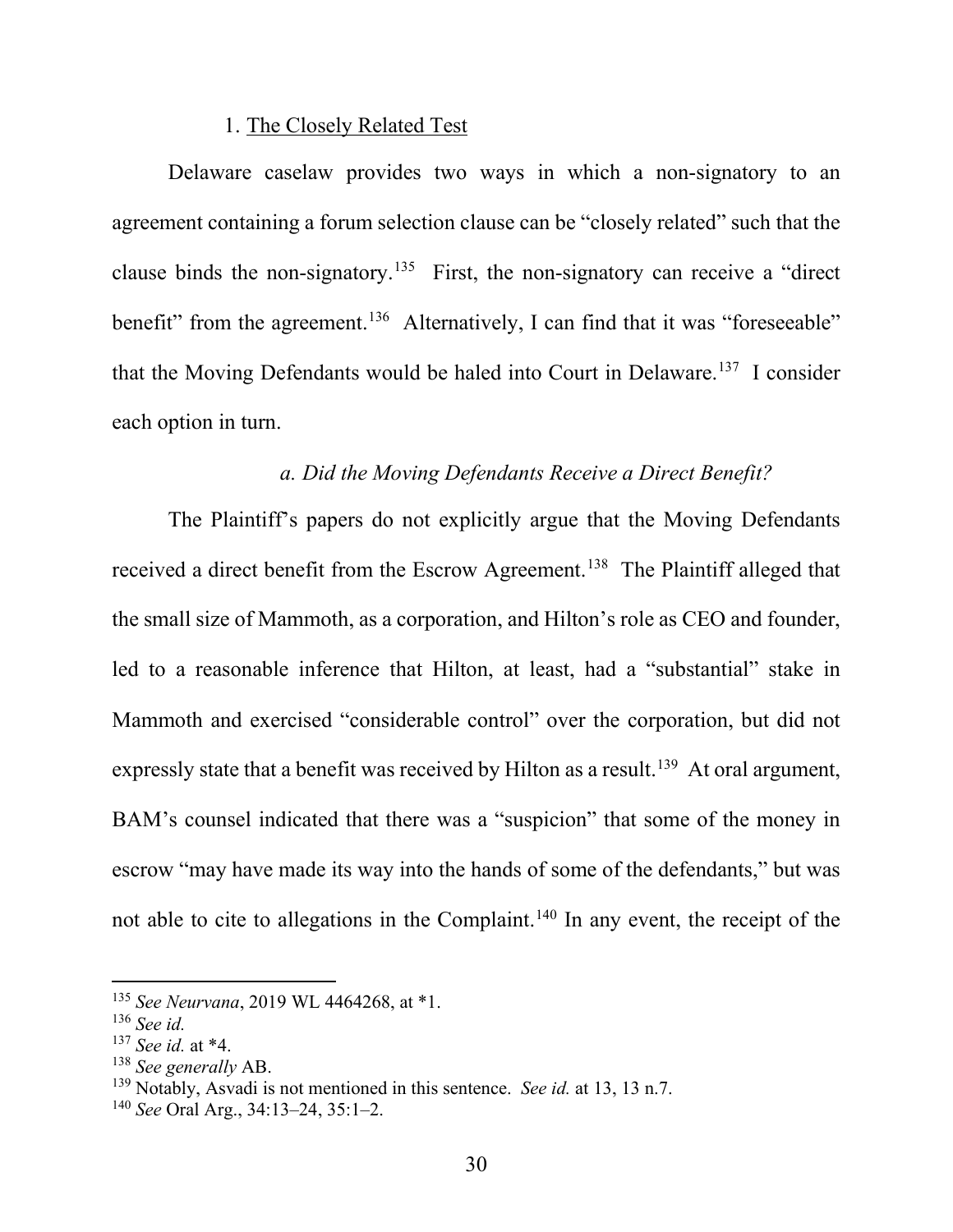allegedly purloined funds by the Moving Defendants would not be a benefit from the contract, but from the *breach* of the contract.<sup>141</sup>

Without more, I cannot find that either of the Moving Defendants received a direct benefit from the Escrow Agreement.<sup>142</sup> Personal jurisdiction arising from the forum selection clause thus cannot be established under the direct benefit prong of the closely related test.

# *b. Was It Foreseeable that the Moving Defendants Might Be Sued in Delaware?*

Delaware caselaw applying solely the foreseeability prong of the "closely related" analysis is limited.<sup>143</sup> To the extent the foreseeability prong is a legitimate means to bind non-parties to a forum selection provision, the prong operates as a species of equitable estoppel, and "[w]here the facts at bar have not aligned with previous discrete applications of the standalone foreseeability inquiry, [the Court of Chancery] has declined to expand the test."144 *Neurvana Medical, LLC v. Balt USA, LLC* provides a recent review of the foreseeability precedent, noting that the foreseeability analysis most often follows the establishment of a direct benefit, but

<sup>141</sup> *See Neurvana*, 2019 WL 4464268, at \*4 (citing *Weygandt v. Weco, LLC*, 2009 WL 1351808, at \*4 (Del. Ch. May 14, 2009)).

<sup>&</sup>lt;sup>142</sup> *Cf. id.* ("In any event, the mere 'contemplation' of a benefit does not directly confer one.").

<sup>&</sup>lt;sup>143</sup> *See id.* at \*5 (identifying two scenarios where the foreseeability inquiry was a singular basis for satisfying the "closely-related" test).

<sup>144</sup> *See Partners & Simons*, 2021 WL 3161651, at \*7.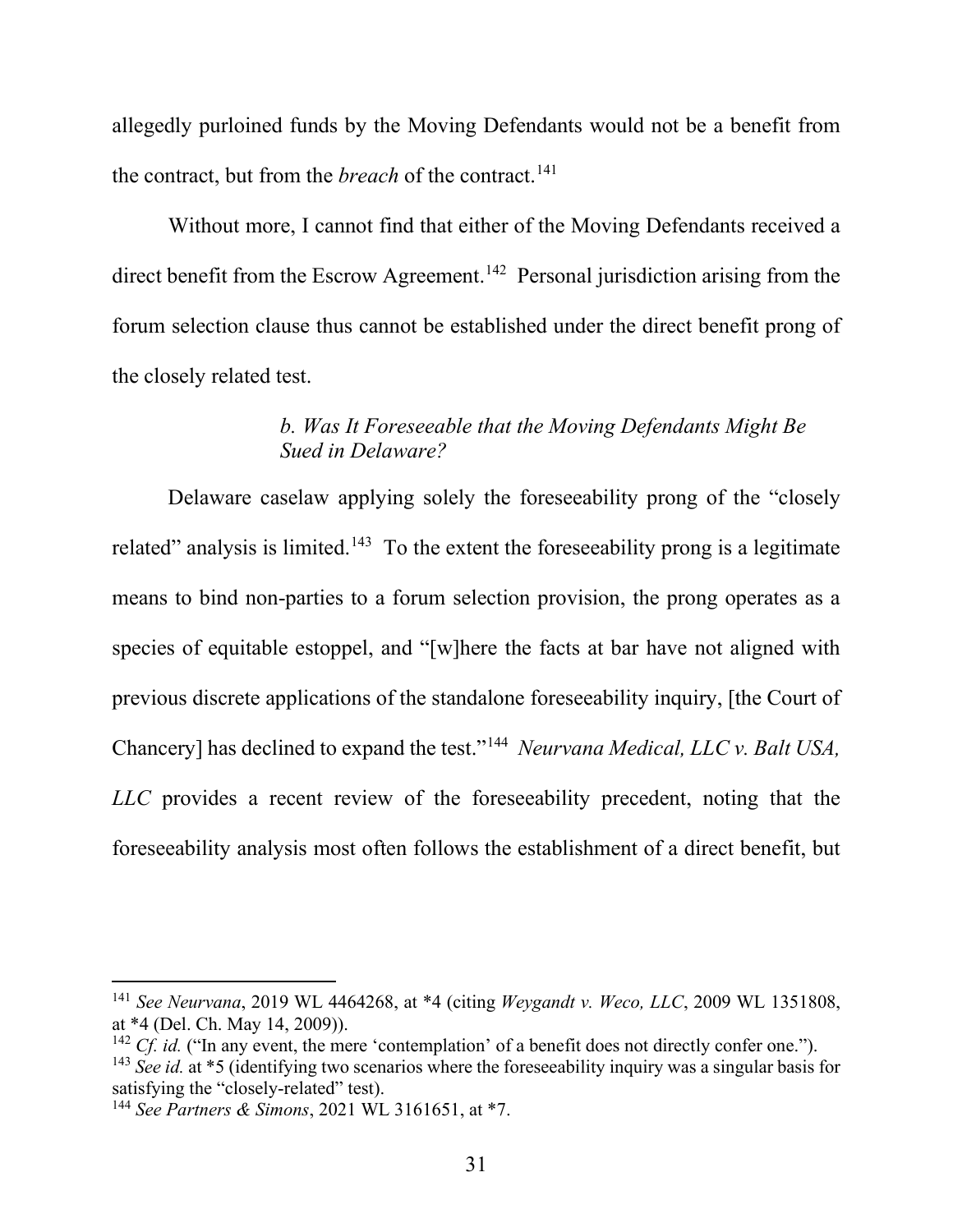identifying two factual scenarios where personal jurisdiction was established based on the foreseeability inquiry alone.<sup>145</sup>

The first factual scenario allows a non-signatory to *enforce* a forum selection clause against a signatory where the non-signatory is "closely related to one of the signatories such that the non-party's enforcement of the clause is foreseeable by virtue of the relationship between the signatory and the party sought to be bound."146 For example, *Ashall Homes Ltd. v. ROK Entertainment Group Inc.* determined that officers and directors could constitute closely related non-signatories with standing to invoke a forum selection clause against a signatory.<sup>147</sup>

Here, the party seeking to enforce the forum selection clause was a party to the Escrow Agreement—the Plaintiff, BAM; it is the Moving Defendants who are the non-signatories. Therefore, this line of cases does not support personal jurisdiction.

*iModules Software, Inc. v. Essenza Software, Inc.* encapsulates the second factual scenario, with the Court finding that a non-signatory entity can be bound to a forum selection clause where its controllers have signed the agreement at issue.<sup>148</sup> The instant case does not resemble this factual scenario, either; the Moving

<sup>&</sup>lt;sup>145</sup> See generally Neurvana, 2019 WL 4464268.<br><sup>146</sup> See Lexington Servs. *Ltd. v. U.S. Patent No. 8019807 Delegate, LLC*, 2018 WL 5310261, at \*5–6 (Del. Ch. Oct. 26, 2018) (quoting *Ashall Homes Ltd. v. ROK Entm't Grp., Inc.*, 992 A.2d 1239, 1249 (Del. Ch. 2010)).

<sup>147</sup> *See Ashall*, 992 A.2d at 1249.

<sup>148</sup> 2017 WL 6596880 (Del. Ch. Dec. 22, 2017) (ORDER).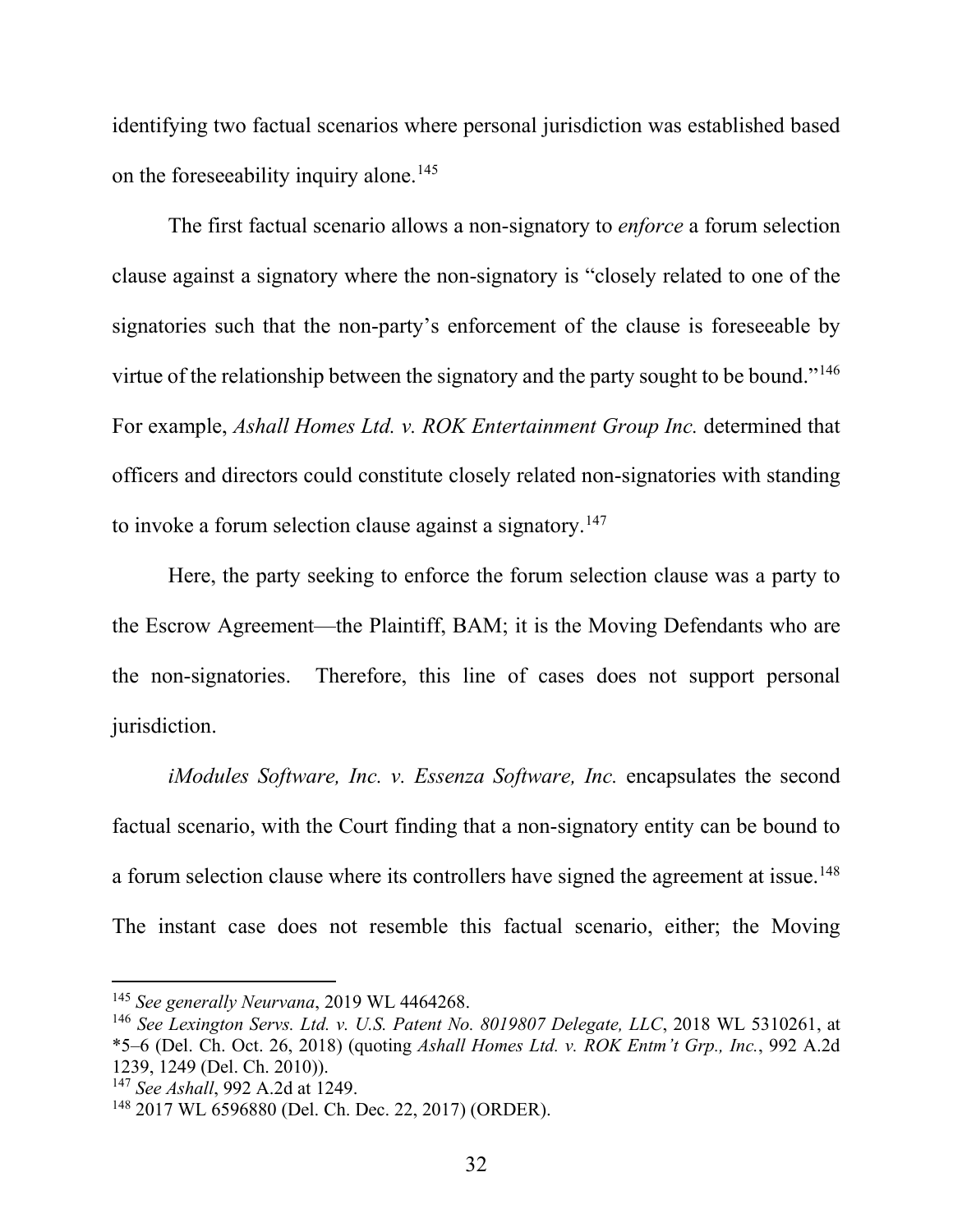Defendants are alleged to have themselves caused the signatory to act, not the other way around.

Therefore, to find personal jurisdiction by reason of foreseeability, the Plaintiff seeks to have me expand the existing caselaw. In support of its proposition, the Plaintiff cites to a Third Circuit case applying Delaware law, *Carlyle Investment Management LLC v. Moonmouth Company*.<sup>149</sup> *Carlyle* indicates that in conducting the foreseeability inquiry, courts should consider "the non-signatory's ownership of the signatory, its involvement in the negotiations, the relationship between the two parties and whether the non-signatory received a direct benefit from the agreement."<sup>150</sup>

The *Carlyle* Court found personal jurisdiction over the defendant via the forum selection clause, referencing the negotiations process, authority to give and receive instructions on behalf of the pertinent entities, and contact information for the entities.151 *Carlyle* is nevertheless distinguishable from the facts at bar. In that case, the defendant and party at issue were both controlled by a common controller.152 Thus, the determination that the forum selection clause conferred personal jurisdiction was not predicated solely on facts regarding the negotiations,

<sup>149</sup> 779 F.3d 214 (3d Cir. 2015).

<sup>150</sup> *Id.* at 219 (citing *Weygandt*, 2009 WL 1351808, at \*4; then citing *Capital Grp. Cos., Inc. v. Armour*, 2004 WL 2521295, at \*6–7 (Del. Ch. Oct. 29, 2004)). <sup>151</sup> *Id.* 

<sup>152</sup> *See id.*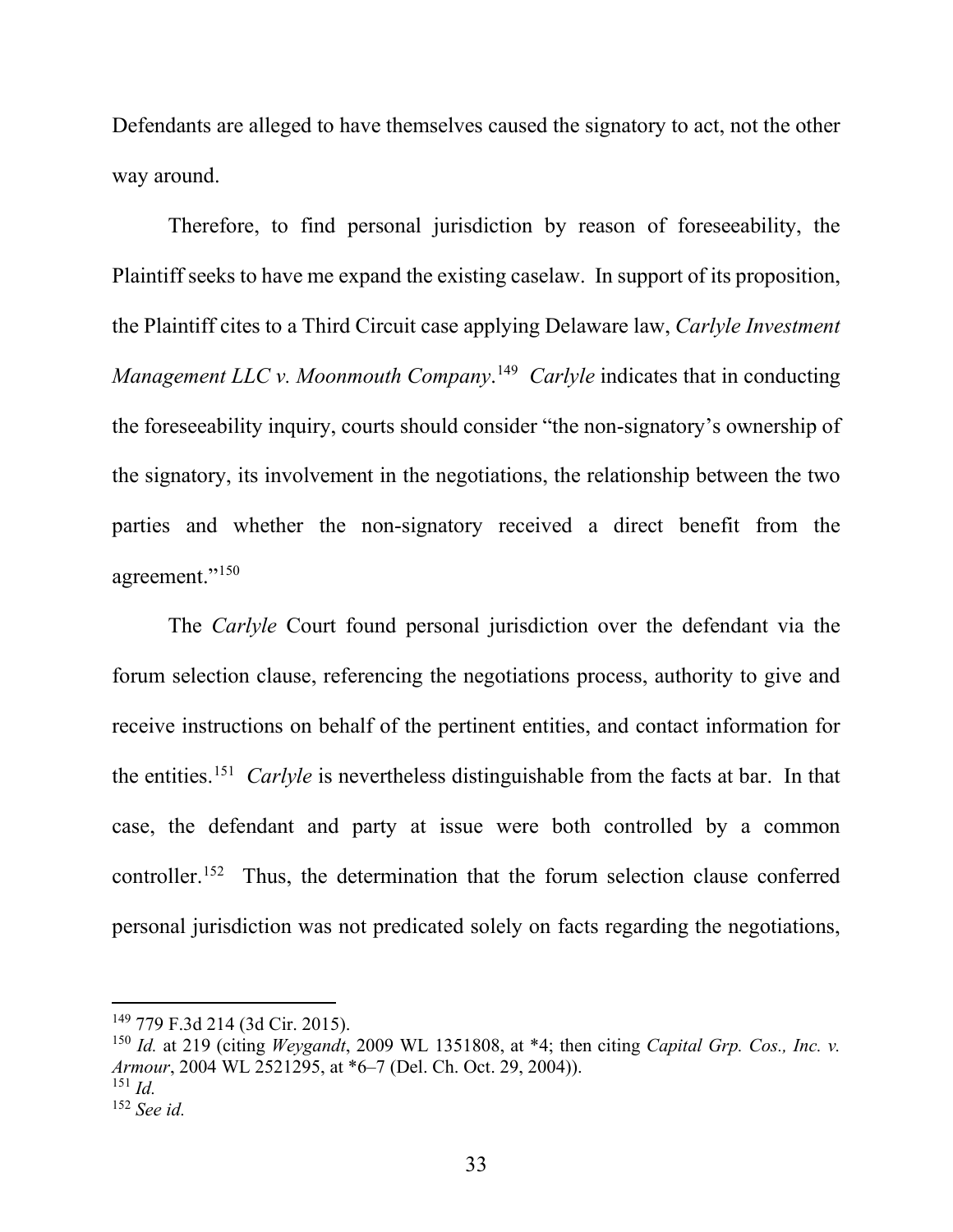contact information and authority in connection with entities.<sup>153</sup> In other words, to the extent *Carlyle* is persuasive, it is not pertinent.

BAM seeks to establish personal jurisdiction over Asvadi on basis of his participation in the negotiation of the Escrow Agreement, his status as a point of contact for Mammoth following the release of the funds from escrow, and a shared address with Mammoth.<sup>154</sup> The facts are slightly stronger with respect to Hilton in addition to the above, he signed the Escrow Agreement for Mammoth in his capacity as CEO and is listed as its agent for service of process *in California*. 155 Viewed in the light most favorable to the Plaintiff, this theory mirrors the "activeinvolvement" theory considered and rejected in *Neurvana*, which declined to find "active involvement in negotiating and executing the transaction" a "standalone basis" for establishing personal jurisdiction.<sup>156</sup>

I too decline to extend the foreseeability test in this way. The Plaintiff has not made a *prima facie* showing that the Moving Defendants are "closely related to" the Escrow Agreement such that they should be bound by its forum selection clause. As such, the forum selection clause does not confer personal jurisdiction over the Moving Defendants.

<sup>153</sup> *See id.* at 219; *see also Partners & Simons, Inc.*, 2021 WL 3161651, at \*8.

<sup>154</sup> *See* AB 13.

<sup>155</sup> *See id.* 

<sup>156</sup> *Neurvana,* 2019 WL 4464268, at \*7 (citing *Compucom Sys., Inc. v. Getronics Fin. Holdings B.V.*, 2012 WL 4963308, at \*4 (D. Del. Oct. 16, 2012)); *id.* at \*8; *see also Partners & Simons, Inc.*, 2021 WL 3161651 (declining to apply the active-involvement theory).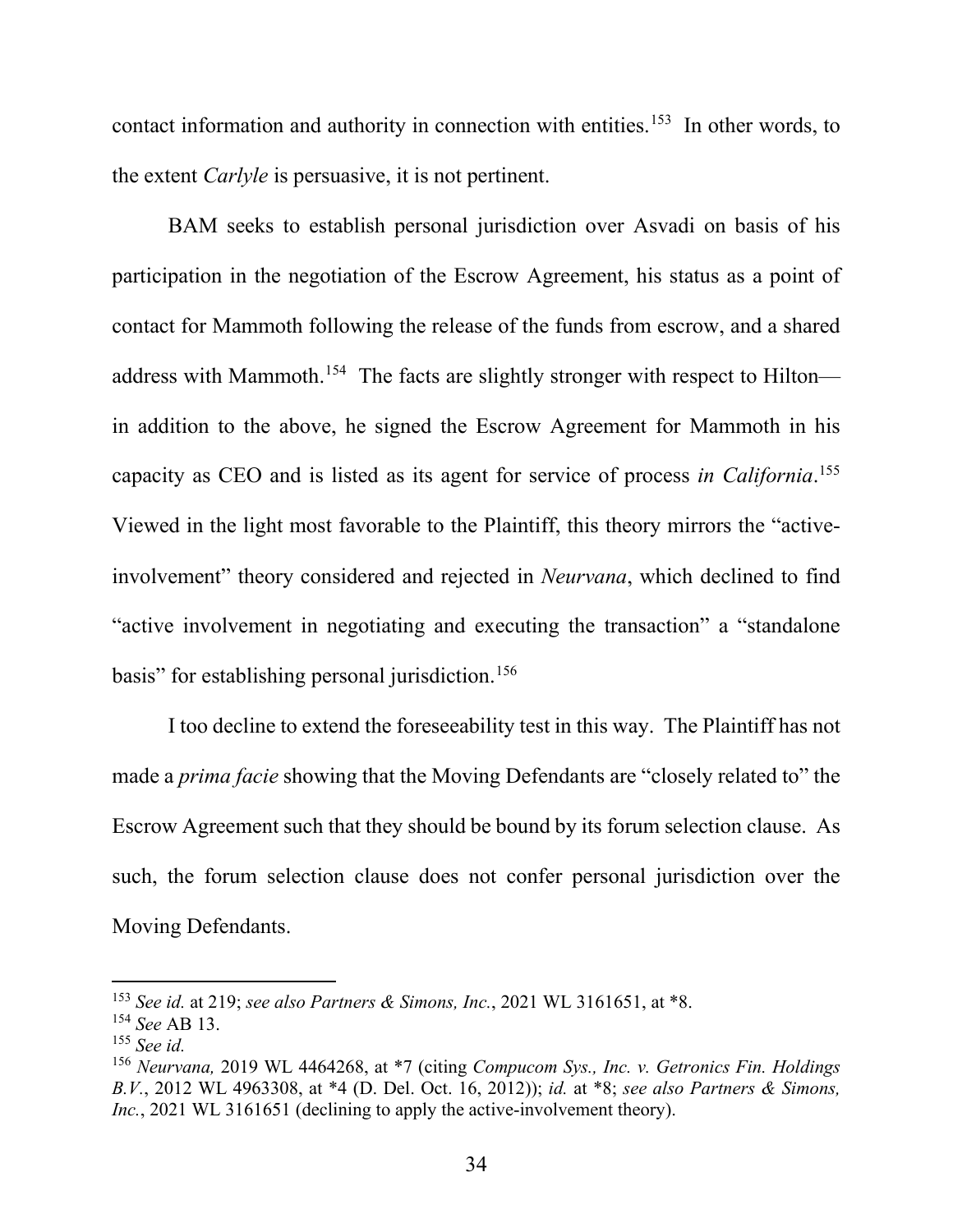### *D. Estoppel*

Finally, the Plaintiff argues that the Moving Defendants are estopped from denying the application of the forum selection clause.<sup>157</sup> Its basis is that the California Lawsuit filed by the Moving Defendants "embraced" the Escrow Agreement (for purposes of suing BAM and seeking a declaratory judgment), and that the Moving Defendants cannot now disclaim the Escrow Agreement's applicability.158 The California Lawsuit seeks a declaratory judgment finding each of Hilton and Asvadi *not liable on the guaranty under the Escrow Agreement*. 159 The Moving Defendants' theory in that action is that because they did not sign the Escrow Agreement in their individual capacities, they are therefore not personally bound by any of the obligations in the agreement, including the guaranty provision and, although not expressly pled in the California Lawsuit, ostensibly the forum selection clause, as well.<sup>160</sup>

The Plaintiff appears to argue that estoppel is its own separate basis for finding personal jurisdiction against the Moving Defendants, but as noted above, the "closely related" test is properly grounded on estoppel. As a consequence, the Plaintiff's argument here is largely duplicative of the arguments under the closely

<sup>&</sup>lt;sup>157</sup> AB 15.

<sup>158</sup> *Id.* at 15–16.

 $^{159}$  *Id.*, Ex. I, **¶** 35–40.

<sup>160</sup> *Id.* at 38.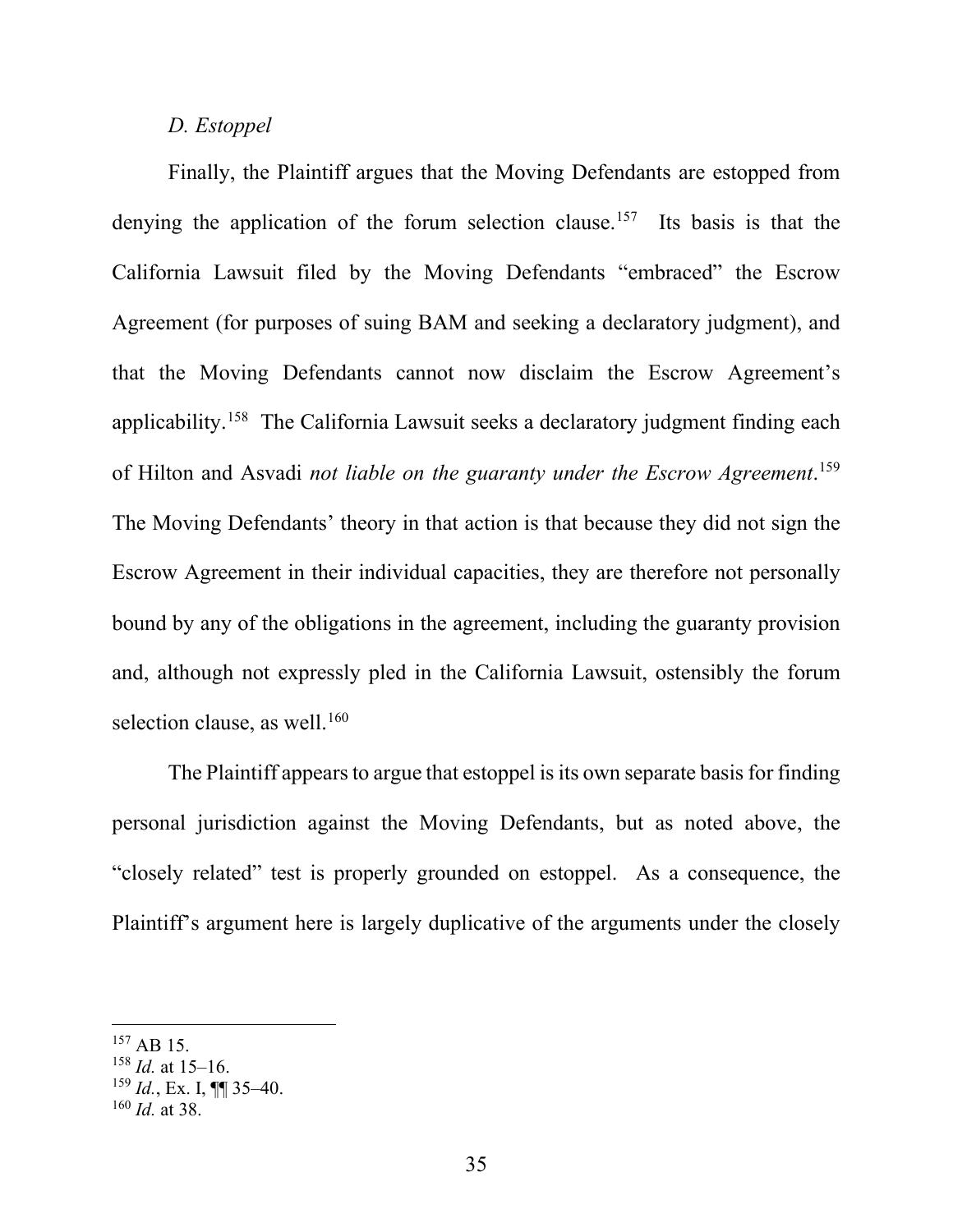related test (and are treated as such in the caselaw to which the Plaintiff cites).<sup>161</sup> For example, *Capital Group Companies, Inc. v. Armour*, cited in the Answering Brief, states that "a non-signatory is estopped from refusing to comply with a forum selection clause when she receives a 'direct benefit' from a contract containing a forum selection clause."162 The Complaint does not allege that the Moving Defendants received any direct benefit from the Escrow Agreement, nor did they seek a benefit under the Escrow Agreement in the California action. Quite the contrary, they sought prophylactic judicial recognition that they were strangers to the contract.<sup>163</sup> Seeking a declaratory judgment in California courts regarding liability under the Escrow Agreement is not equivalent to "embracing" a contract for the purposes of estoppel, because the Moving Defendants do not there seek to obtain a benefit, but rather seek to disclaim liability under the Escrow Agreement. This affirmative defense is therefore unavailing.

\* \* \*

I have considered each of the theories presented by the Moving Defendants and the Plaintiff in connection with the Motion to Dismiss. I find that sufficient

<sup>&</sup>lt;sup>161</sup> See Neurvana, 2019 WL 4464268, at \*3 ("Decisions of [the Court of Chancery] have described the closely-related test as an application of the doctrine of equitable estoppel.").

<sup>162</sup>*Capital Grp.*, 2004 WL 2521295, at \*6 (citations omitted); *see also Neurvana*, 2019 WL 4464268, at \*3 (quoting *Plaze, Inc. v. Callas*, 2019 WL 1028110, at \*8 (Del. Ch. Feb. 28, 2017)) ("Equitable estoppel exists 'to prevent someone from accepting the benefits of a contract without accepting its obligations.'").

<sup>163</sup> *See generally* AB, Ex. I.